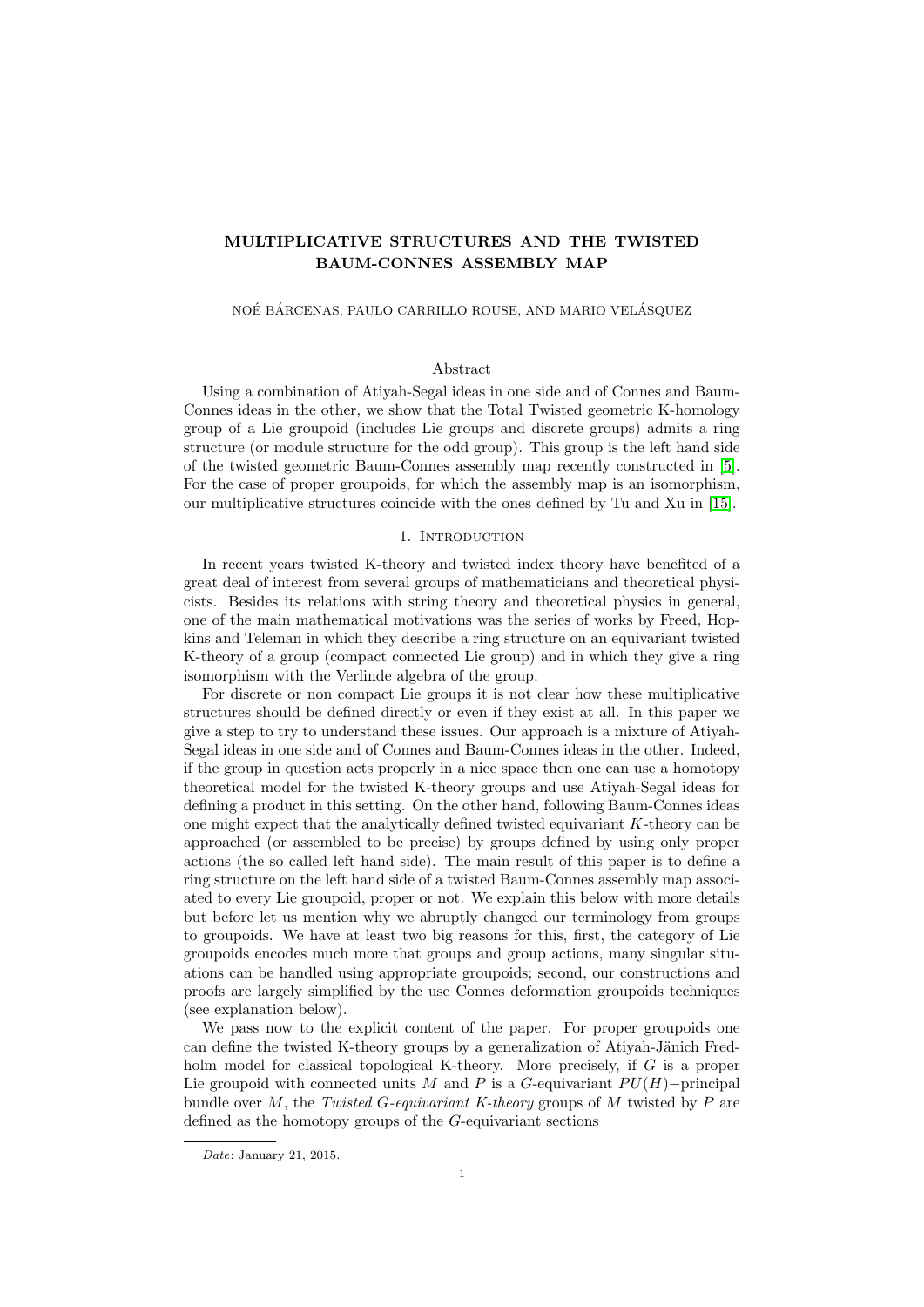$$
K^{-p}_G(M,P):=\pi_p\left(\Gamma(M;\textnormal{Fred}^{(0)}(\widehat P))^G,s\right)
$$

where  $\text{Fred}^{(0)}(\widehat{P}) \to M$  is a certain bundle constructed from P with fibers an space of Fredholm operators, see definition [3.6](#page-9-0) for more details. Using this suitable choice of Fredholm bundles we follow Atiyah-Segal for defining an associative product

$$
K_G^{-p}(M, P) \times K_G^{-q}(M, P') \to K_G^{-(p+q)}(M, P \otimes P').
$$

These twisted K-theory groups for proper groupoids are isomorphic to the K-theory of some  $C^*$ -algebras associated to the twisting, theorem 3.14 in [\[16\]](#page-22-2). In [\[15\]](#page-22-1) the authors constructed a ring structure on Twisted K-theory for proper groupoids (and more generally for crossed modules) using the  $C^*$ -algebraic model and Kasparov's KK-theory techniques. We check in section 3 below that under the mentioned isomorphism the multiplicative structures coincide.

For non necessarily proper groupoids one does not dispose of a Fredholm model for defining the multiplicative structure as above and even if there is a  $C^*$ -algebraic model for twisted K-theory it is not clear how to define this product directly. Following Baum-Connes ideas one might expect that the K-theory of the twisted algebra can be approached by K-theory groups using only proper actions.

Given a Lie groupoid  $G$  (not necessarily proper) together with  $G$ -equivariant  $PU(H)$ -principal bundle P over the units of G, the authors in [\[5\]](#page-22-0) generalize to the twisted case, Connes construction of the geometric K-homology group, denoted by  $K^{geo}_*(G, P)$ , and the construction of the geometric Baum-Connes assembly map. The main theorem in order to prove that this group and the assembly map are well defined is the wrong way functoriality of the pushforward construction associated to oriented smooth  $G$ -maps (theorem 4.2 in [\[5\]](#page-22-0)). Given two isomorphic G-equivariant  $PU(H)$ -bundles their associated twisted K-theory groups and their associated twisted geometric K-homology groups are isomorphic as well, also the twisted Baum-Connes map mentioned above is compatible with these isomorphisms (theorem 6.4 in [\[5\]](#page-22-0) gives a vast generalization of this fact). Denote by  $H<sup>1</sup>(G, PU(H))$  the set of isomorphism classes of G-equivariant  $PU(H)$ -principal bundles<sup>[1](#page-1-0)</sup>. Consider the Total twisted geometric K-homology group

$$
K_{TW,*}^{geo}(G) := \bigoplus_{\alpha \in H^1(G, PU(H))} K_*^{geo}(G, P_{\alpha})
$$

where  $P_{\alpha}$  is a G-equivariant  $PU(H)$ -principal bundle in the class of  $\alpha$ . The group  $K_{TW,*}^{geo}(G)$  is well defined up to isomorphism, there is no canonical choice for a representative in a given isomorphism class.

We want to briefly describe a product on this Total twisted geometric K-homology group. By definition each  $K^{geo}_*(G, P)$  is generated by cycles of the form  $(X, x)$ where X is a G-proper co-compact manifold and  $x \in K_G^{-p}(X, P_X)$  (where  $P_X$  is the twisting over X induced by P and where  $K_G^{-p}(X, P_X)$  denotes the equivariant twisted K-theory group associated to the action groupoid  $X \rtimes G$ , see definition [3.6](#page-9-0) for more details) and with main relation given by the pushforward maps (see definition [6.1](#page-17-0) for more precisions).

Let P and Q two twistings on G. Let  $(X, x)$  with  $x \in K_G^{-p}(X, P_X)$  and  $(Y, y)$ with  $y \in K_G^{-q}(Y, Q_Y)$ , the product looks like follows

$$
(1.1)\;\; (X,x)\cdot (Y,y):=(X\times_{G_0}Y,\pi_X^*x\cdot \pi_Y^*y)\in K_G^{-p-q}(X\times_{G_0}Y,P_{X\times_{G_0}Y}\otimes Q_{X\times_{G_0}Y})
$$

<span id="page-1-0"></span> ${}^{1}H^{1}(G, PU(H))$  is of course the 1st Cech cohomology group of G with values in  $PU(H)$  but for the purpose of this paper we do not need to use it in these terms. There are canonical maps  $H^1(G, PU(H)) \to H^2(G, S^1) \to H^3(G, \mathbb{Z})$  which in general are surjective and isomorphisms for the case of proper groupoids, see for instance [\[16\]](#page-22-2) for a detailed discution on this subject.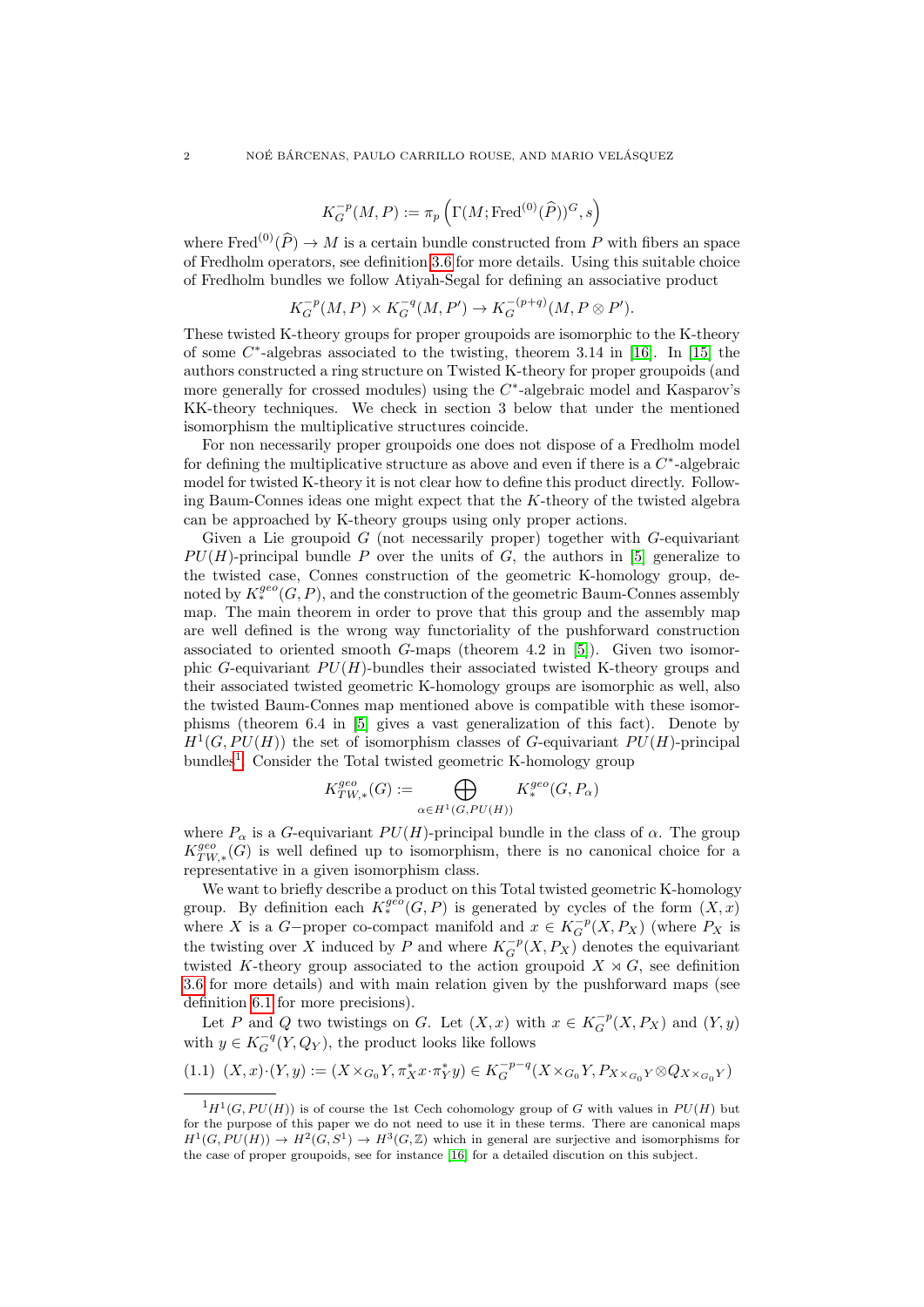where  $\pi_X, \pi_Y$  stand for the respective projections from  $X \times_{G_0} Y$  to X and Y and where the pullback is defined in section [6](#page-17-1) below, it is easy to see that the product described above is compatible with isomorphism classes of  $PU(H)$ –principal bundles. To prove that the definition above induces a product on the Total twisted K-homology group one needs to prove two main properties:

- (i) The compatibility of the product with respect to the pushforward maps, proposition [5.18](#page-16-0) below.
- (ii) The compatibilty of the pushforward and the pullback constructions, proposition [6.7](#page-18-0) below.

For the two properties above the use of the groupoid language becomes very useful. First of all the construction of the pushforward maps can be completely realized in the Fredholm picture by using Connes deformation groupoids, and hence adapting to this model the main results and constructions from [\[5\]](#page-22-0) for the case of proper groupoids, we explain this in section [5.](#page-14-0) Second, the proofs become conceptually very simple, for example to prove the first property above amounts to check that the morphisms induced by restriction are compatible with the product. So even if one is only interested in the group case (Lie or discrete for instance) the use of deformation groupoids gives a unified way to construct the pushforwrd maps, to prove their functoriality and to prove their compatibility with the product.

Our main theorem is the following one:

Theorem 1.2. For any Lie groupoid, the product described above induces

- a ring structure on the even Total twisted geometric K-homology group  $K^{geo}_{TW,0}(G)$ , and
- a  $K_{TW,0}^{geo}(G)$ -module structure on the odd Total twisted geometric K-homology group  $K^{geo}_{TW,1}(G)$ .

Consider, for any Lie groupoid G with an equivariant  $PU(H)$ -prinicipal bundle P, the twisted K-theory group  $K_*(C_r^*(G, P))$ , for  $* = 0, 1$ . We can consider as well, the Total Twisted K-theory group  $K^*_{TW}(G) := \bigoplus_{\alpha \in H^1(G, PU(H))} K_* (C^*_{r}(G, P_{\alpha}))$ and the associated Baum-Connes assembly map

(1.3) 
$$
K_{TW,*}^{geo}(G) \xrightarrow{\mu_{TW}} K_{TW}^*(G)
$$

given in each component by the Baum-Connes assembly map

(1.4) 
$$
K^{geo}_{*}(G, P) \xrightarrow{\mu_{TW}} K_{*}(C_{r}^{*}(G, P))
$$

constructed in [\[5\]](#page-22-0).

By the theorem above one could expect to transpose the ring structure (resp. module structure for the odd case) to the even (resp. odd) Total Twisted K-theory group via the assembly map. This is of course the case when this twisted Baum-Connes map is an isomorphism. After the discussion in the last section of [\[5\]](#page-22-0) one might expect that this occurs whenever the untwisted Baum-Connes conjecture is verified. Another interesting question would be if it is possible to construct directly these multiplicative structures on the Total twisted K-theory groups such that the assembly map is a ring/module isomorphism. These questions will be discussed elsewhere.

Aknowledgments. The first author thanks the support of a DGAPA research grant. The third Author thanks the support of a UNAM Postdoctoral Fellowship.

The first and third author thank Unversité Toulouse III Paul Sabatier, as well as the Laboratoire International Solomon Lefschetz (LAISLA) and the ANR project KIND for support during a visit to Toulouse. The third author thanks the Max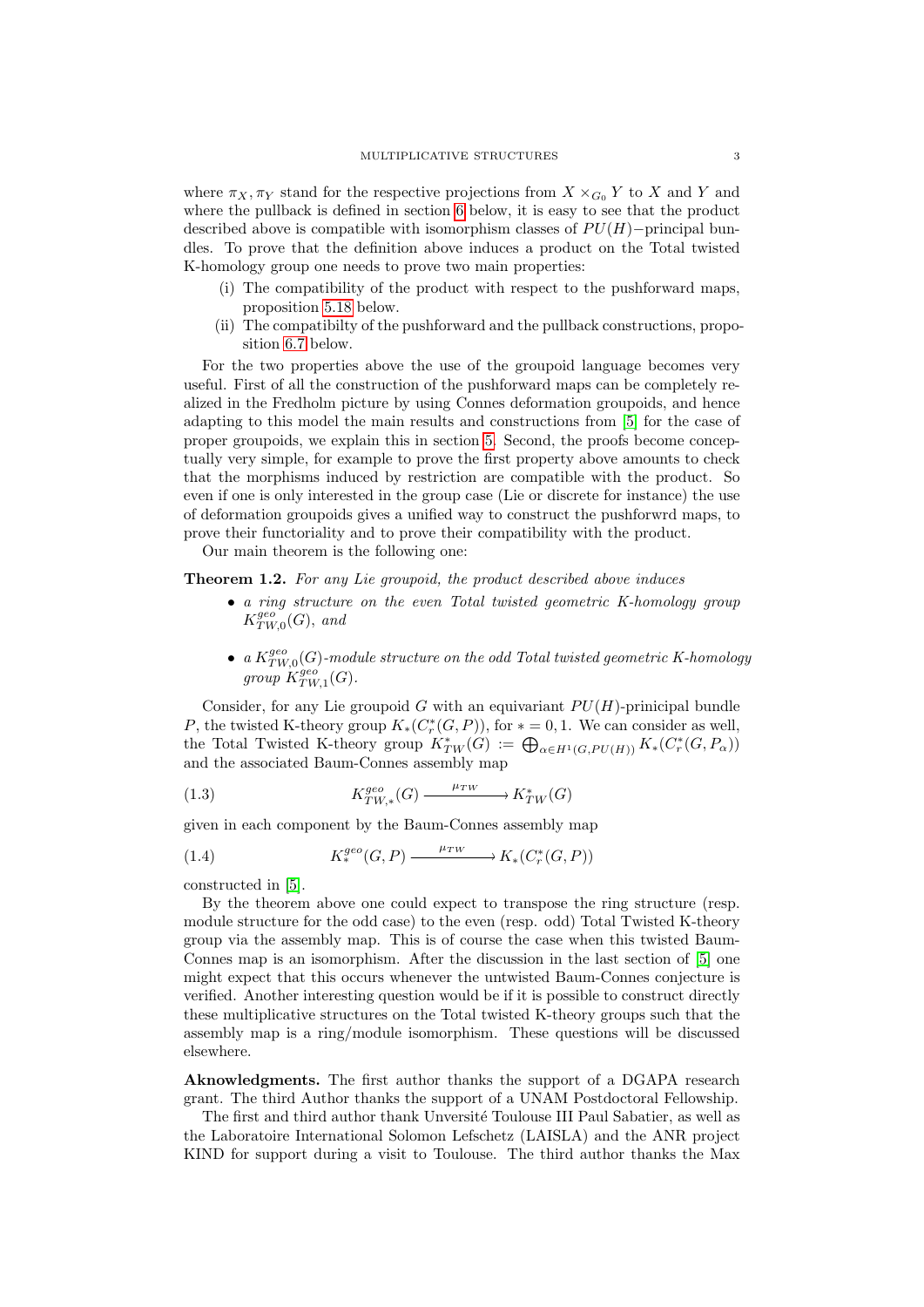Planck Institut of Mathematics at Bonn for giving him excellent conditions for work out part of this project.

#### 2. Preliminaries on groupoids

In this section, we review the notion of twistings on Lie groupoids and discuss some examples which appear in this paper. Let us recall what a groupoid is:

**Definition 2.1.** A *groupoid* consists of the following data: two sets  $G$  and  $M$ , and maps

- (1)  $s, r : G \to M$  called the source map and target map respectively,
- (2)  $m: G^{(2)} \to G$  called the product map (where  $G^{(2)} = \{(\gamma, \eta) \in G \times G :$  $s(\gamma) = r(\eta)\},$

together with two additional maps,  $u : M \to G$  (the unit map) and  $i : G \to G$  (the inverse map), such that, if we denote  $m(\gamma, \eta) = \gamma \cdot \eta$ ,  $u(x) = x$  and  $i(\gamma) = \gamma^{-1}$ , we have

(i)  $r(\gamma \cdot \eta) = r(\gamma)$  and  $s(\gamma \cdot \eta) = s(\eta)$ . (ii)  $\gamma \cdot (\eta \cdot \delta) = (\gamma \cdot \eta) \cdot \delta, \forall \gamma, \eta, \delta \in G$  whenever this makes sense. (iii)  $\gamma \cdot x = \gamma$  and  $x \cdot \eta = \eta$ ,  $\forall \gamma, \eta \in G$  with  $s(\gamma) = x$  and  $r(\eta) = x$ . (iv)  $\gamma \cdot \gamma^{-1} = u(r(\gamma))$  and  $\gamma^{-1} \cdot \gamma = u(s(\gamma))$ ,  $\forall \gamma \in G$ .

For simplicity, we denote a groupoid by  $G \rightrightarrows M$ .

In this paper we will only deal with Lie groupoids, that is, a groupoid in which G and M are smooth manifolds, and  $s, r, m, u$  are smooth maps (with s and r submersions).

2.1. The Hilsum-Skandalis category. Lie groupoids form a category with strict morphisms of groupoids. It is now a well-established fact in Lie groupoid's theory that the right category to consider is the one in which Morita equivalences correspond precisely to isomorphisms. We review some basic definitions and properties of generalized morphisms between Lie groupoids, see [\[16\]](#page-22-2) section 2.1, or [\[8,](#page-22-3) [13,](#page-22-4) [11\]](#page-22-5) for more detailed discussions.

**Definition 2.2** (Generalized homomorphisms). Let  $G \rightrightarrows M$  and  $H \rightrightarrows M'$  be two Lie groupoids. A generalized groupoid morphism, also called a Hilsum-Skandalis morphism, from  $H$  to  $G$  is given by the isomorphism class of a principal  $G$ -bundle over  $H$ , that is, a right principal  $G$ -bundle over  $M'$  which is also a left  $H$ -bundle over  $M$  such that the the right  $G$ -action and the left  $H$ -action commute, formally denoted by

$$
f: H -- \rightarrow G
$$

or by



if we want to emphasize the bi-bundle  $P_f$  involved.

As the name suggests, generalized morphism generalizes the notion of strict morphisms and can be composed. Indeed, if  $P$  and  $P'$  give generalized morphisms from  $H$  to  $G$  and from  $G$  to  $L$  respectively, then

$$
P \times_G P' := P \times_M P'/(p, p') \sim (p \cdot \gamma, \gamma^{-1} \cdot p')
$$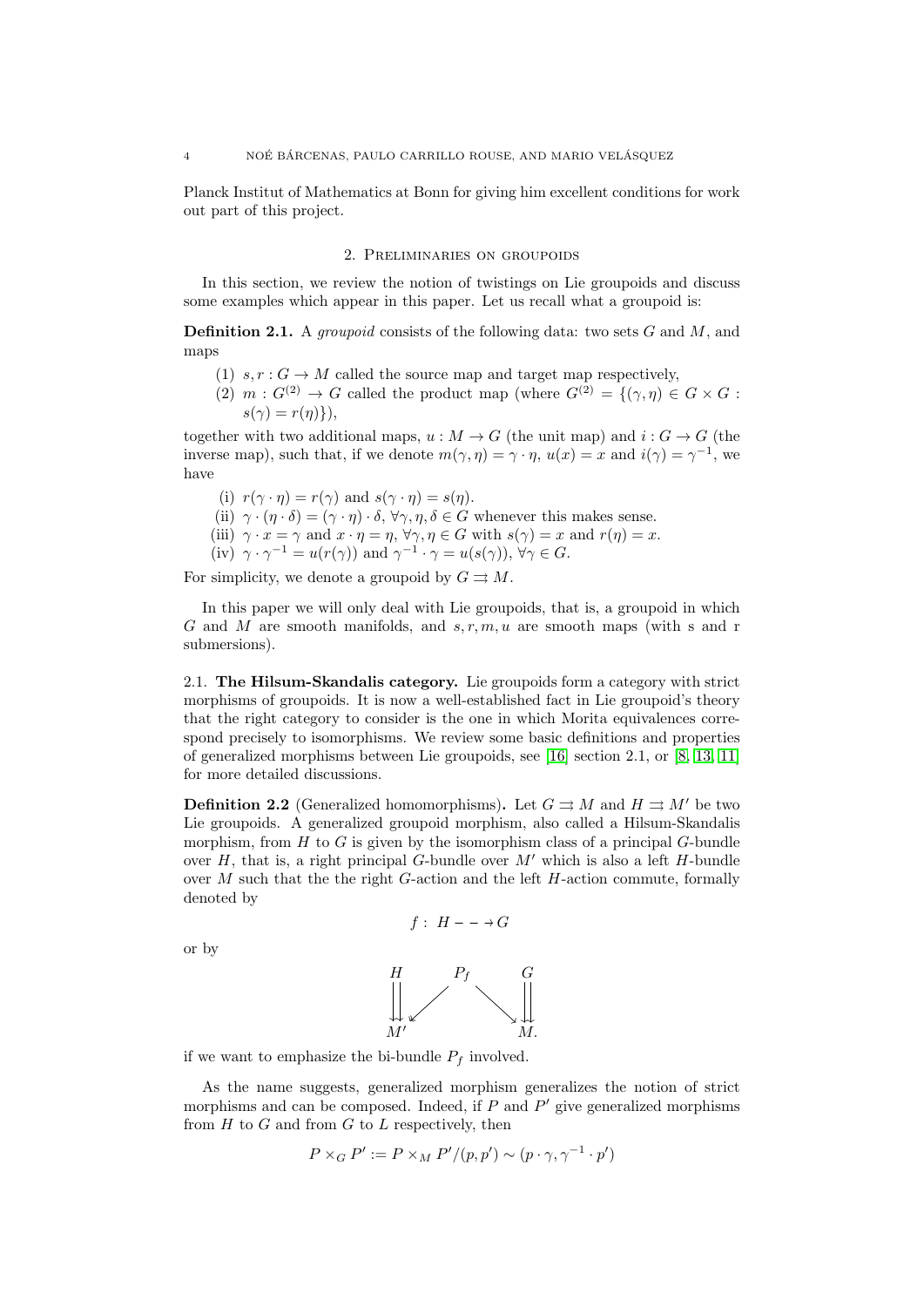gives a generalized morphism from H to L. Consider the category  $Grpd_{HS}$  with objects Lie groupoids and morphisms given by generalized morphisms. There is a functor

$$
(2.3) \t\t Grpd \longrightarrow Grpd_{HS}
$$

where *Grpd* is the strict category of groupoids.

Definition 2.4 (Morita equivalent groupoids). Two groupoids are called Morita equivalent if they are isomorphic in  $Grpd_{HS}$ .

We list here a few examples of Morita equivalence groupoids which will be used in this paper.

**Example 2.5** (Pullback groupoid). Let  $G \rightrightarrows M$  be a Lie groupoid and let  $\phi : M \to$ M be a map such that  $t \circ pr_2 : M \times_M G \to M$  is a submersion (for instance if  $\phi$  is a submersion), then the pullback groupoid  $\phi^*G := M \times_M G \times_M M \rightrightarrows M$  is Morita equivalent to G, the strict morphism  $\phi^*G \to G$  being a generalized isomorphism. For more details on this example the reader can see [\[11\]](#page-22-5) examples 5.10(4).

**Example 2.6** (Discrete groups). Let  $\Gamma$  be a discret group. Let M be a manifold together with a generalized morphism

 $M --- \geq \Gamma$ 

(in this case this is equivalent a continuous map  $M \to B\Gamma$ ) given by a Γ-principal bundle  $\widetilde{M} \to M$  over M (i.e., a Γ-covering). Consider the (Connes-Moscovici) groupoid

$$
\widetilde{M} \times_{\Gamma} \widetilde{M} \rightrightarrows M
$$

where  $M \times_{\Gamma} M := M \times M / \Delta \Gamma$  and with structural maps  $s(\tilde{x}, \tilde{y}) = y$ ,  $t(\tilde{x}, \tilde{y}) = x$ and product

$$
(\tilde{x}, \tilde{y}) \cdot (\tilde{y}, \tilde{z}) := (\tilde{x}, \tilde{z}).
$$

The groupoids  $\widetilde{M} \times_{\Gamma} \widetilde{M} \rightrightarrows M$  and  $\Gamma \rightrightarrows \{e\}$  are Morita equivalent.

2.2. Twistings on Lie groupoids. In this paper, we are only going to consider  $PU(H)$ -twistings on Lie groupoids where H is an infinite dimensional, complex and separable Hilbert space, and  $PU(H)$  is the projective unitary group  $PU(H)$  with the topology induced by the norm topology on the unitary group  $U(H)$ .

**Definition 2.7.** A twisting  $\alpha$  on a Lie groupoid  $G \rightrightarrows M$  is given by a generalized morphism

$$
\alpha: G - \to PU(H).
$$

Here  $PU(H)$  is viewed as a Lie groupoid with the unit space  $\{e\}$ .

So a twisting on a Lie groupoid  $G$  is given by a locally trivial right principal  $PU(H)$ -bundle  $P_{\alpha}$  over G.

Remark 2.8. The definition of generalized morphisms given in the last subsection was for two Lie groupoids. The group  $PU(H)$  it is not a finite dimensional Lie group but it makes perfectly sense to speak of generalized morphisms from Lie groupoids to this infinite dimensional groupoid following exactly the same definition.

<span id="page-4-0"></span>Example 2.9. For a list of various twistings on some standard groupoids see example 1.8 in [\[6\]](#page-22-6). Here we will only a few basic examples.

(i) (Twisting on manifolds) Let X be a  $C^{\infty}$ -manifold. We can consider the Lie groupoid  $X \rightrightarrows X$  where every morphism is the identity over X. A twisting on X is given by a locally trivial principal  $PU(H)$ -bundle over X. In particular, the restriction of a twisting  $\alpha$  on a Lie groupoid  $G \rightrightarrows M$  to its unit M defines a twisting  $\alpha_0$  on the manifold M.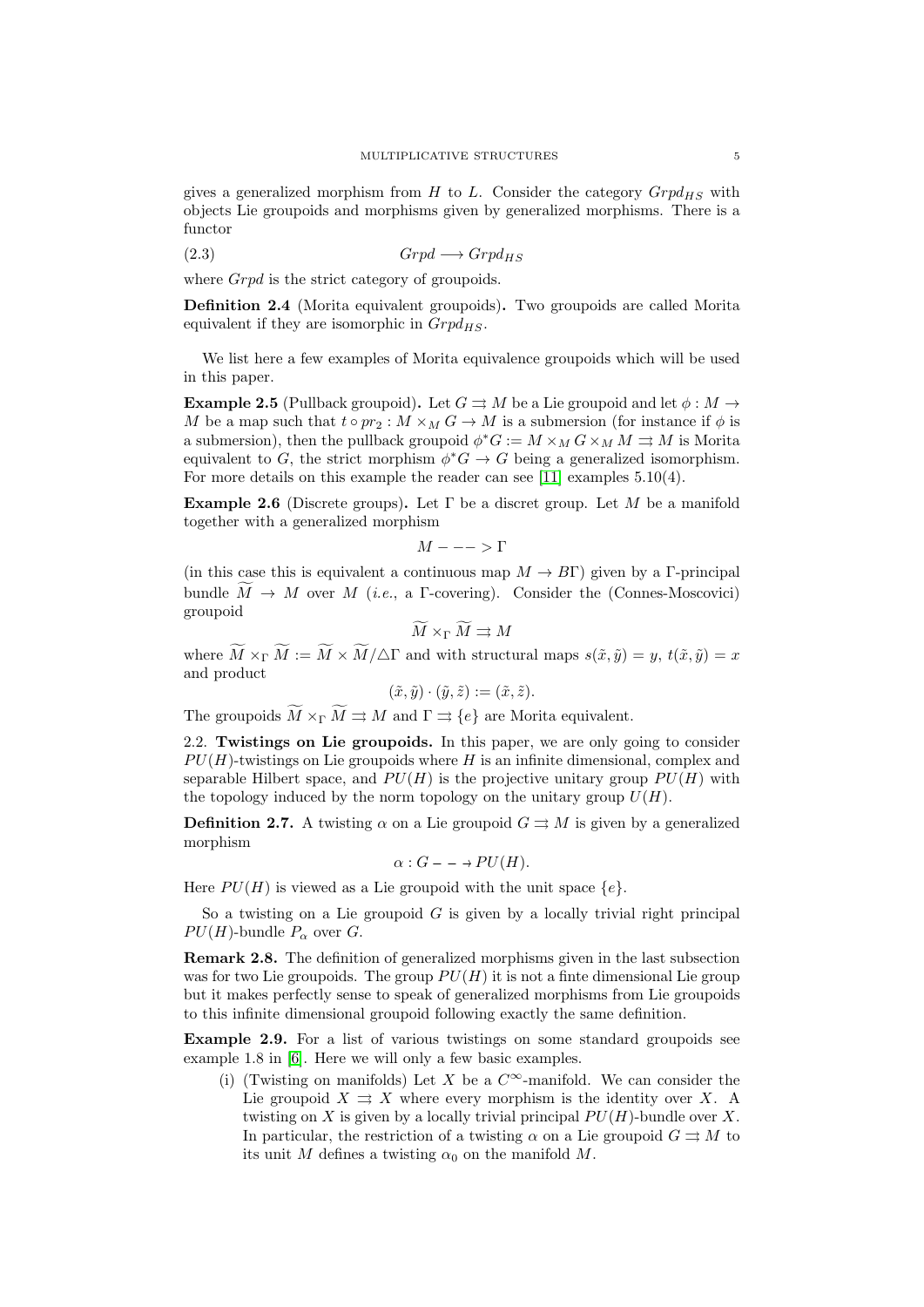(ii) (Orientation twisting) Let  $X$  be a manifold with an oriented real vector bundle E. The bundle  $E \to X$  defines a natural generalized morphism

$$
X - - \to SO(n).
$$

Note that the fundamental unitary representation of  $Spin<sup>c</sup>(n)$  gives rise to a commutative diagram of Lie group homomorphisms

$$
Spinc(n) \longrightarrow U(\mathbb{C}^{2^n})
$$
  
\n
$$
\downarrow \qquad \qquad \downarrow
$$
  
\n
$$
SO(n) \longrightarrow PU(\mathbb{C}^{2^n}).
$$

With a choice of inclusion  $\mathbb{C}^{2^n}$  into a Hilbert space H, we have a canonical twisting, called the orientation twisting, denoted by

$$
\beta_E: X - \to PU(H).
$$

(iii) (Pull-back twisting) Given a twisting  $\alpha$  on G and for any generalized homomorphism  $\phi : H \to G$ , there is a pull-back twisting

$$
\phi^* \alpha : H - \rightarrow PU(H)
$$

defined by the composition of  $\phi$  and  $\alpha$ . In particular, for a continuous map  $\phi: X \to Y$ , a twisting  $\alpha$  on Y gives a pull-back twisting  $\phi^* \alpha$  on X. The principal  $PU(H)$ -bundle over X defines by  $\phi^* \alpha$  is the pull-back of the principal  $PU(H)$ -bundle on Y associated to  $\alpha$ .

(iv) (Twisting on fiber product groupoid) Let  $N \stackrel{p}{\rightarrow} M$  be a submersion. We consider the fiber product  $N \times_M N := \{(n, n') \in N \times N : p(n) =$  $p(n')\}$ , which is a manifold because p is a submersion. We can then take the groupoid

$$
N \times_M N \rightrightarrows N
$$

which is a subgroupoid of the pair groupoid  $N \times N \rightrightarrows N$ . Note that this groupoid is in fact Morita equivalent to the groupoid  $M \rightrightarrows M$ . A twisting on  $N \times_M N \rightrightarrows N$  is given by a pull-back twisting from a twisting on M.

(v) (Twisting on a Lie group) By definition a twisting on a Lie group  $G$  is a projective representation

$$
G \stackrel{\alpha}{\longrightarrow} PU(H).
$$

<span id="page-5-1"></span>2.3. Deformation groupoids. One of our main tools will be the use of deformation groupoids. In this section, we review the notion of Connes' deformation groupoids from the deformation to the normal cone point of view.

#### Deformation to the normal cone

Let  $M$  be a  $C^{\infty}$ -manifold and  $X \subset M$  be a  $C^{\infty}$ -submanifold. We denote by  $\mathcal{N}_{X}^{M}$ the normal bundle to  $X$  in  $M$ . We define the following set

(2.10) 
$$
\mathcal{D}_X^M := \left(\mathcal{N}_X^M \times 0\right) \bigsqcup \left(M \times \mathbb{R}^*\right).
$$

The purpose of this section is to recall how to define a  $C^{\infty}$ -structure in  $\mathcal{D}_{X}^{M}$ . This is more or less classical, for example it was extensively used in [\[8\]](#page-22-3).

Let us first consider the case where  $M = \mathbb{R}^p \times \mathbb{R}^q$  and  $X = \mathbb{R}^p \times \{0\}$  (here we identify X canonically with  $\mathbb{R}^p$ ). We denote by  $q = n - p$  and by  $\mathcal{D}_p^n$  for  $\mathcal{D}_{\mathbb{R}^p}^{\mathbb{R}^n}$ as above. In this case we have that  $\mathcal{D}_{p}^{n} = \mathbb{R}^{p} \times \mathbb{R}^{q} \times \mathbb{R}$  (as a set). Consider the bijection  $\psi : \mathbb{R}^p \times \mathbb{R}^q \times \mathbb{R} \to \mathcal{D}_p^n$  given by

(2.11) 
$$
\psi(x,\xi,t) = \begin{cases} (x,\xi,0) & \text{if } t = 0\\ (x,t\xi,t) & \text{if } t \neq 0 \end{cases}
$$

<span id="page-5-0"></span>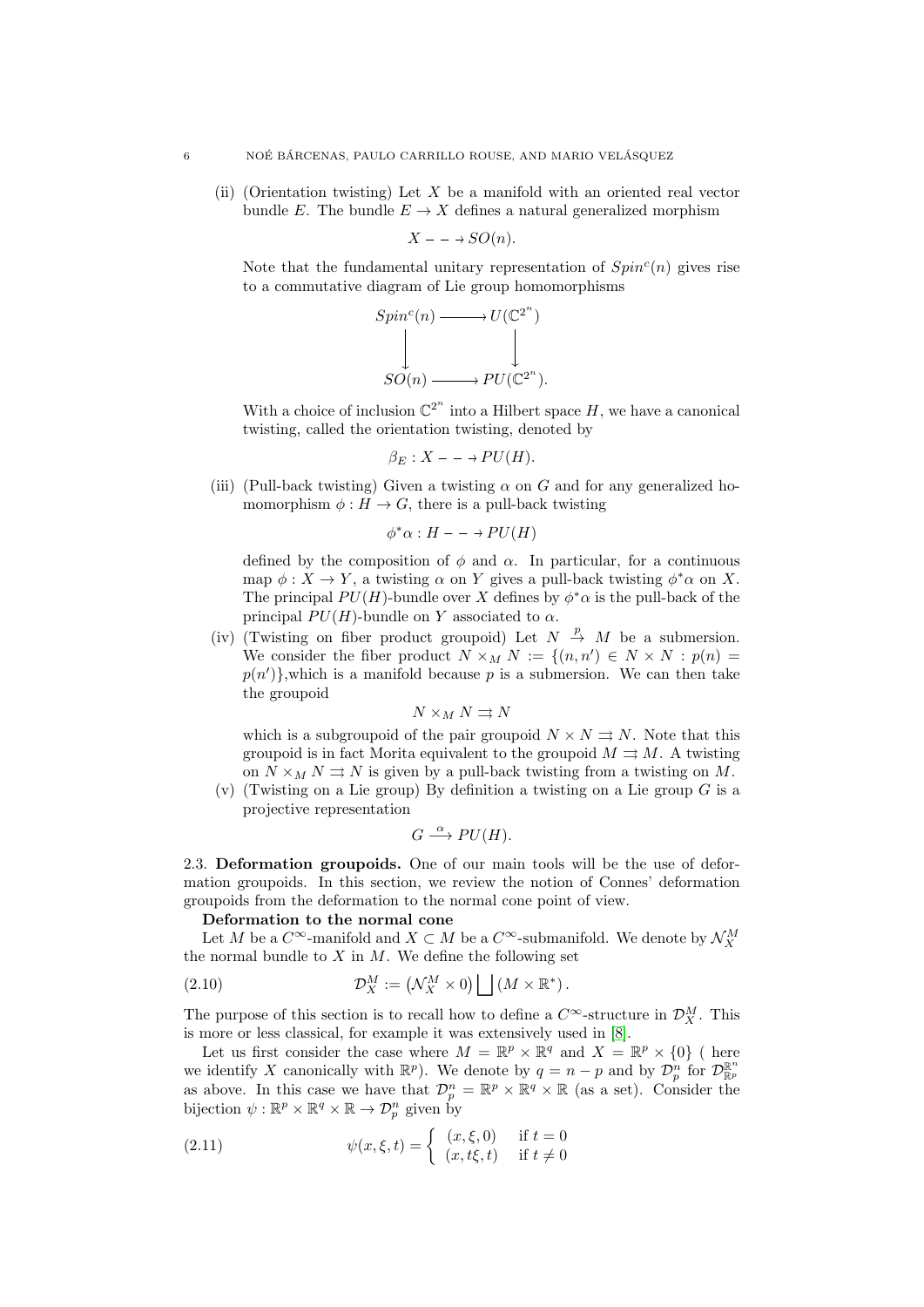whose inverse is given explicitly by

$$
\psi^{-1}(x,\xi,t) = \begin{cases} (x,\xi,0) & \text{if } t = 0\\ (x,\frac{1}{t}\xi,t) & \text{if } t \neq 0 \end{cases}
$$

We can consider the  $C^{\infty}$ -structure on  $\mathcal{D}_{p}^{n}$  induced by this bijection.

We pass now to the general case. A local chart  $(\mathcal{U}, \phi)$  of M at x is said to be a X-slice if

- 1) U is an open neighbourhood of x in M and  $\phi: U \to U \subset \mathbb{R}^p \times \mathbb{R}^q$  is a diffeomorphsim such that  $\phi(x) = (0, 0)$ .
- 2) Setting  $V = U \cap (\mathbb{R}^p \times \{0\})$ , then  $\phi^{-1}(V) = U \cap X$ , denoted by  $V$ .

With these notations understood, we have  $\mathcal{D}_{V}^{U} \subset \mathcal{D}_{p}^{n}$  as an open subset. For  $x \in V$ we have  $\phi(x) \in \mathbb{R}^p \times \{0\}$ . If we write  $\phi(x) = (\phi_1(x), 0)$ , then

$$
\phi_1: \mathcal{V} \to V \subset \mathbb{R}^p
$$

is a diffeomorphism. Define a function

(2.12) 
$$
\tilde{\phi}: \mathcal{D}_{\mathcal{V}}^{\mathcal{U}} \to \mathcal{D}_{V}^{\mathcal{U}}
$$

by setting  $\tilde{\phi}(v,\xi,0) = (\phi_1(v), d_N \phi_v(\xi), 0)$  and  $\tilde{\phi}(u,t) = (\phi(u), t)$  for  $t \neq 0$ . Here  $d_N \phi_v : N_v \to \mathbb{R}^q$  is the normal component of the derivative  $d\phi_v$  for  $v \in \mathcal{V}$ . It is clear that  $\tilde{\phi}$  is also a bijection. In particular, it induces a  $C^{\infty}$  structure on  $\mathcal{D}_{\mathcal{V}}^{\mathcal{U}}$ . Now, let us consider an atlas  $\{(\mathcal{U}_{\alpha}, \phi_{\alpha})\}_{\alpha \in \Delta}$  of M consisting of X-slices. Then the collection  $\{(\mathcal{D}_{\mathcal{V}_{\alpha}}^{\mathcal{U}_{\alpha}}, \tilde{\phi}_{\alpha})\}_{\alpha \in \Delta}$  is a  $C^{\infty}$ -atlas of  $\mathcal{D}_{X}^{M}$  (Proposition 3.1 in [\[4\]](#page-22-7)).

**Definition 2.13** (Deformation to the normal cone). Let  $X \subset M$  be as above. The set  $\mathcal{D}_{X}^{M}$  equipped with the  $C^{\infty}$  structure induced by the atlas of X-slices is called the deformation to the normal cone associated to the embedding  $X \subset M$ .

One important feature about the deformation to the normal cone is the functoriality. More explicitly, let  $f : (M, X) \to (M', X')$  be a  $C^{\infty}$ -map  $f : M \to M'$  with  $f(X) \subset X'$ . Define  $\mathcal{D}(f) : \mathcal{D}_{X}^{M} \to \mathcal{D}_{X'}^{M'}$  by the following formulas:

- 1)  $\mathcal{D}(f)(m, t) = (f(m), t)$  for  $t \neq 0$ ,
- 2)  $\mathcal{D}(f)(x,\xi,0) = (f(x), d_N f_x(\xi), 0)$ , where  $d_N f_x$  is by definition the map

 $(\mathcal{N}_{X}^{M})_{x}\stackrel{d_{N}f_{x}}{\longrightarrow}(\mathcal{N}_{X^{\prime}}^{M^{\prime}})_{f(x)}$ 

induced by  $T_xM \stackrel{df_x}{\longrightarrow} T_{f(x)}M'.$ 

Then  $\mathcal{D}(f): \mathcal{D}_{X}^{M} \to \mathcal{D}_{X'}^{M'}$  is a  $C^{\infty}$ -map (Proposition 3.4 in [\[4\]](#page-22-7)). In the language of categories, the deformation to the normal cone construction defines a functor

(2.14) D : C ∞ <sup>2</sup> −→ C<sup>∞</sup>,

where  $\mathcal{C}^{\infty}$  is the category of  $C^{\infty}$ -manifolds and  $\mathcal{C}_2^{\infty}$  is the category of pairs of  $C^{\infty}$ -manifolds.

Given an immersion of Lie groupoids  $G_1 \stackrel{\varphi}{\to} G_2$ , let  $G_1^N = \mathcal{N}_{G_1}^{G_2}$  be the total space of the normal bundle to  $\varphi$ , and  $(G_1^{(0)})^N$  be the total space of the normal bundle to  $\varphi_0: G_1^{(0)} \to G_2^{(0)}$ . Consider  $G_1^N \rightrightarrows (G_1^{(0)})^N$  with the following structure maps: The source map is the derivation in the normal direction  $d_N s : G_1^N \to (G_1^{(0)})^N$  of the source map (seen as a pair of maps)  $s:(G_2,G_1) \to (G_2^{(0)},G_1^{(0)})$  and similarly for the target map.

The groupoid  $G_1^N$  may fail to inherit a Lie groupoid structure (see counterex-ample just before section IV in [\[8\]](#page-22-3)). A sufficient condition is when  $(G_1^{(0)})^N$  is a  $G_1^N$ -vector bundle over  $G_1^{(0)}$ . This is the case when  $G_1^x \rightarrow G_2^{\varphi(x)}$  is étale for every  $x \in G_1^{(0)}$  (in particular if the groupoids are étale) or when one considers a manifold with two foliations  $F_1 \subset F_2$  and the induced immersion (again 3.1, 3.19 in [\[8\]](#page-22-3)).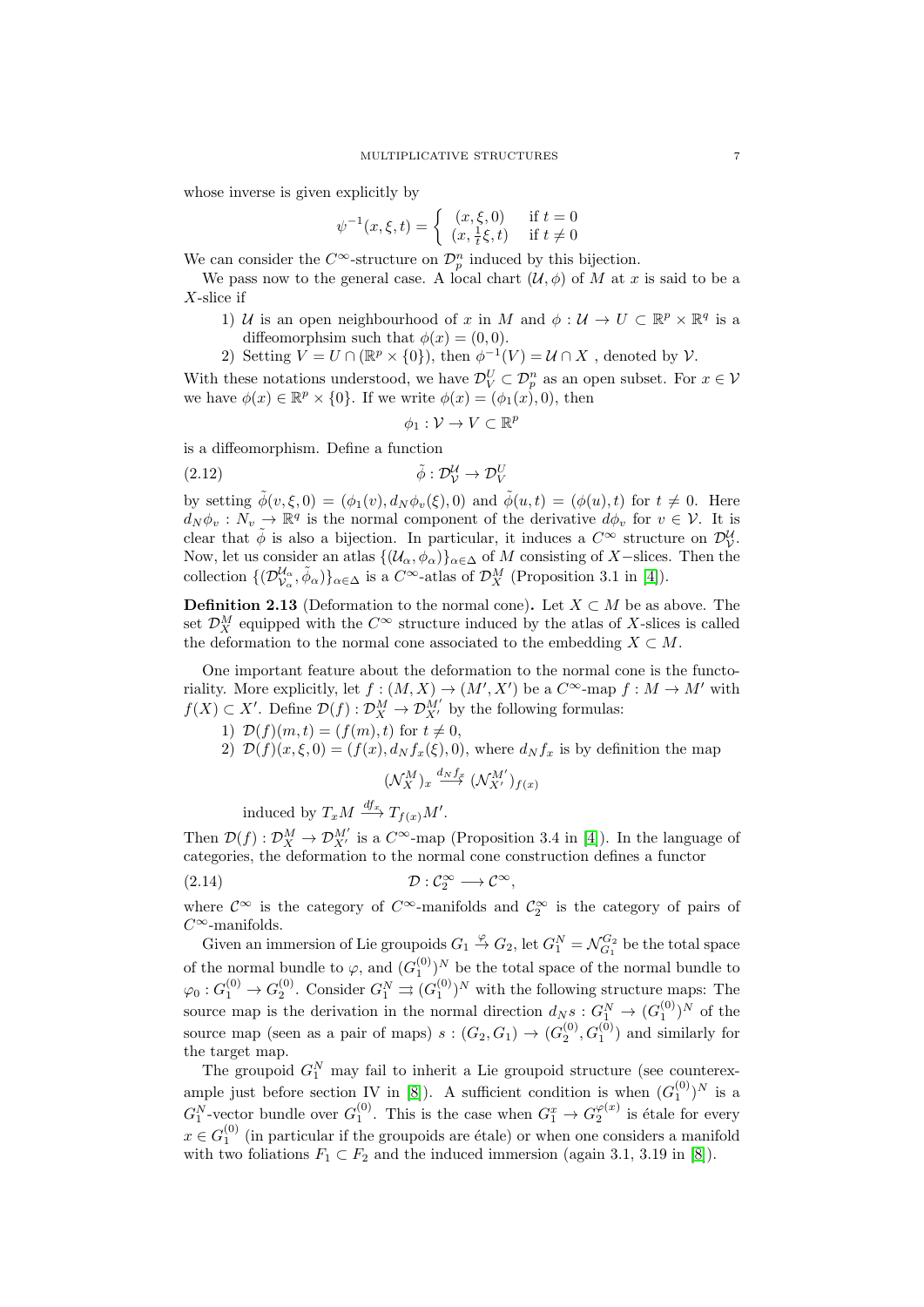The deformation to the normal bundle construction allows us to consider a  $C^{\infty}$ structure on

$$
G_{\varphi} := (G_1^N \times \{0\}) \bigsqcup (G_2 \times \mathbb{R}^*) ,
$$

such that  $G_1^N \times \{0\}$  is a closed saturated submanifold and so  $G_2 \times \mathbb{R}^*$  is an open submanifold. The following results are an immediate consequence of the functoriality of the deformation to the normal cone construction.

<span id="page-7-0"></span>**Proposition 2.15** (Hilsum-Skandalis, 3.1, 3.19 [\[8\]](#page-22-3)). Consider an immersion  $G_1 \stackrel{\varphi}{\rightarrow}$  $G_2$  as above for which  $(G_1)^N$  inherits a Lie groupoid structure. Let  $G_{\varphi_0} := \big((G_1^{(0)})^N \times$  $\{0\}\bigcup(G_2^{(0)}\times\mathbb{R}^*)$  be the deformation to the normal cone of the pair  $(G_2^{(0)},G_1^{(0)})$ . The groupoid

$$
(2.16)\t\t G_{\varphi} \rightrightarrows G_{\varphi_0}
$$

with structure maps compatible with the ones of the groupoids  $G_2 \Rightarrow G_2^{(0)}$  and  $G_1^N\rightrightarrows (G_1^{(0)})^N,$  is a Lie groupoid with  $C^\infty$ -structures coming from the deformation to the normal cone.

One of the interest of these kind of groupoids is to be able to define family indices. First we recall the following elementary result.

<span id="page-7-1"></span>**Proposition 2.17.** Given an immersion of Lie groupoids  $G_1 \overset{\varphi}{\rightarrow} G_2$  as above and a twisting  $\alpha$  on  $G_2$ . There is a canonical twisting  $\alpha_{\varphi}$  on the Lie groupoid  $G_{\varphi} \rightrightarrows G_{\varphi_0}$ , extending the pull-back twisting on  $G_2 \times \mathbb{R}^*$  from  $\alpha$ .

Proof. The proof is a simple application of the functoriality of the deformation to the normal cone construction. Indeed, the twisting  $\alpha$  on  $G_2$  induces by pullback (or composition of cocycles) a twisting  $\alpha \circ \varphi$  on  $G_1$ . The twisting  $\alpha$  on  $G_2$  is given by a  $PU(H)$ -principal bundle  $P_{\alpha}$  with a compatible left action of  $G_2$ , and by definition the twisting  $\alpha \circ \varphi$  on  $G_1$  is given by the pullback of  $P_\alpha$  by  $\varphi_0 : G_1^{(0)} \to G_2^{(0)}$ . In particular,  $P_{\alpha \circ \varphi} = G_1^{(0)} \times_{G_2^{(0)}} P_{\alpha}$  Hence the action map  $G_2 \times_{G_2^{(0)}} P_{\alpha} \to P_{\alpha}$  can be considered as an application in the category of pairs:

$$
(G_2 \times_{G_2^{(0)}} P_\alpha, G_1 \times_{G_1^{(0)}} P_{\alpha \circ \varphi}) \longrightarrow (G_2^{(0)} \times_{G_2^{(0)}} P_\alpha, G_1^{(0)} \times_{G_1^{(0)}} P_{\alpha \circ \varphi}).
$$

We can then apply the deformation to the normal cone functor to obtain the desire  $PU(H)$ -principal bundle with a compatible  $G_{\varphi}$ -action, which gives the desired twisting.

#### 3. Twisted equivariant K-theory

The crucial diference to [\[3\]](#page-22-8) is the use of graded Fredholm bundles, which are needed for the definition of the multiplicative structure.

Let  $\mathcal H$  be a separable Hilbert space and

$$
\mathcal{U}(\mathcal{H}) := \{ U : \mathcal{H} \to \mathcal{H} \mid U \circ U^* = U^* \circ U = \text{Id} \}
$$

the group of unitary operators acting on  $H$ . Let  $\text{End}(\mathcal{H})$  denote the space of endomorphisms of the Hilbert space and endow  $\text{End}(\mathcal{H})_{c.o.}$  with the compact open topology. Consider the inclusion

$$
\mathcal{U}(\mathcal{H}) \to \text{End}(\mathcal{H})_{c.o.} \times \text{End}(\mathcal{H})_{c.o.}
$$

$$
U \mapsto (U, U^{-1})
$$

and induce on  $\mathcal{U}(\mathcal{H})$  the subspace topology. Denote the space of unitary operators with this induced topology by  $\mathcal{U}(\mathcal{H})_{c.o.}$  and note that this is different from the usual compact open topology on  $\mathcal{U}(\mathcal{H})$ . Let  $\mathcal{U}(\mathcal{H})_{c,g}$  be the compactly generated topology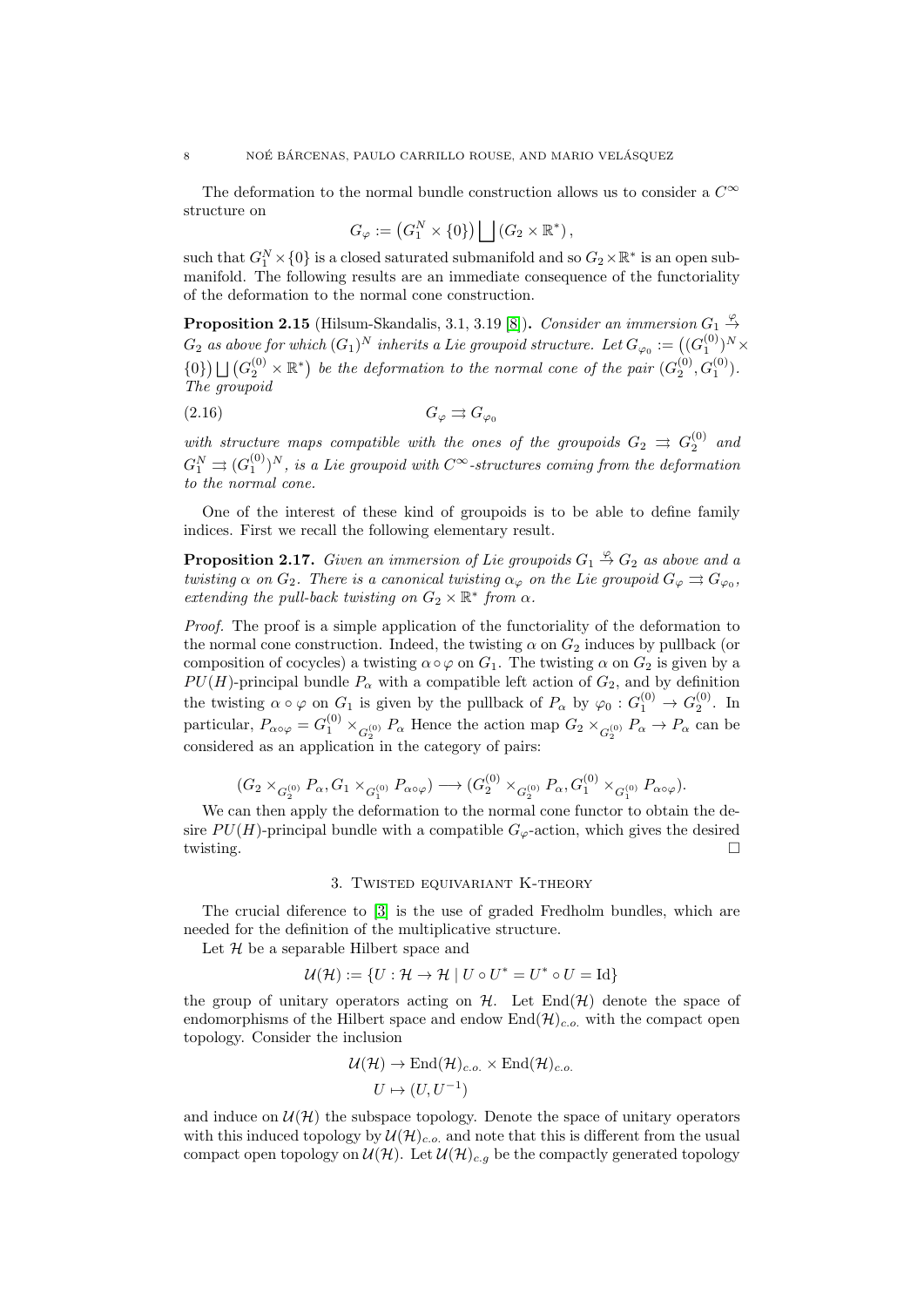associated to the compact open topology, and topologize the group  $P\mathcal{U}(\mathcal{H})$  from the exact sequence

$$
1 \to S^1 \to \mathcal{U}(\mathcal{H})_{c.g.} \to P\mathcal{U}(\mathcal{H}) \to 1.
$$

**Definition 3.1.** Let  $\mathcal{H}$  be a separable Hilbert space. The space Fred'( $\mathcal{H}$ ) consist of pairs  $(A, B)$  of bounded operators on H such that  $AB-1$  and  $BA-1$  are compact operators. Endow Fred $'(\mathcal{H})$  with the topology induced by the embedding

Fred'(
$$
(\mathcal{H}) \rightarrow B(\mathcal{H}) \times B(\mathcal{H}) \times K(\mathcal{H}) \times K(\mathcal{H})
$$
  
\n $(A, B) \rightarrow (A, B, AB - 1, BA - 1)$ 

where  $B(\mathcal{H})$  denotes the bounded operators on  $\mathcal{H}$  with the compact open topology and  $K(\mathcal{H})$  denotes the compact operators with the norm topology.

We denote by  $\widehat{\mathcal{H}} = \mathcal{H} \oplus \mathcal{H}$  to a Z<sub>2</sub>-graded, infinite dimensional Hilbert space.

**Definition 3.2.** Let  $U(\widehat{\mathcal{H}})_{c,q}$  be the group of even, unitary operators on the Hilbert space  $\widehat{\mathcal{H}}$  which are of the form

$$
\begin{pmatrix} u_1 & 0 \\ 0 & u_2 \end{pmatrix},
$$

where  $u_i$  denotes a unitary operator in the compactly generated topology defined as before.

We denote by  $P\mathcal{U}(\widehat{\mathcal{H}})$  the group  $U(\widehat{\mathcal{H}})_{c,q}$  /  $S^1$  and recall the central extension

$$
1 \to S^1 \to \mathcal{U}(\widehat{\mathcal{H}}) \to P\mathcal{U}(\widehat{\mathcal{H}}) \to 1
$$

**Definition 3.3.** The space Fred<sup>"</sup> $(\hat{\mathcal{H}})$  is the space of pairs  $(\hat{A}, \hat{B})$  of self-adjoint, bounded operators of degree 1 defined on  $\hat{\mathcal{H}}$  such that  $\hat{A}\hat{B} - I$  and  $\hat{B}\hat{A} - I$  are compact.

Given a Z/2-graded Hilbert space  $\widehat{\mathcal{H}}$ , the space Fred<sup>"</sup>( $\widehat{\mathcal{H}}$ ) is homeomorphic to Fred $'(H)$ .

**Definition 3.4.** We denote by Fred<sup>(0)</sup>( $\hat{\mathcal{H}}$ ) the space of self-adjoint degree 1 Fredholm operators A in  $\widehat{\mathcal{H}}$  such that  $A^2$  differs from the identity by a compact operator, with the topology coming from the embedding  $A \mapsto (A, A^2 - I)$  in  $\mathcal{B}(\mathcal{H}) \times \mathcal{K}(\mathcal{H})$ .

The following result was proved in [\[1\]](#page-22-9), Proposition 3.1 :

**Proposition 3.5.** The space Fred<sup>(0)</sup>( $\hat{\mathcal{H}}$ ) is a deformation retract of Fred"( $\hat{\mathcal{H}}$ ).

The above discussion can be concluded telling that  $\text{Fred}^{(0)}(\widehat{\mathcal{H}})$  is a representing space for K-theory. The group  $\mathcal{U}(\widehat{\mathcal{H}})_{c,q}$  of degree 0 unitary operators on  $\widehat{\mathcal{H}}$  with the compactly generated topology acts continuously by conjugation on Fred<sup>(0)</sup>( $\hat{\mathcal{H}}$ ), therefore the group  $P\mathcal{U}(\widehat{\mathcal{H}})$  acts continuously on Fred<sup>(0)</sup>( $\widehat{\mathcal{H}}$ ) by conjugation. In [\[3\]](#page-22-8) twisted K-theory for proper actions of discrete groups was defined using the representing space  $Fred'(\mathcal{H})$ , but in order to have multiplicative structure we proceed using Fred<sup>(0)</sup> $(\widehat{\mathcal{H}})$ .

Let us choose the operator

$$
\widehat{I} = \begin{pmatrix} 0 & I \\ I & 0 \end{pmatrix}.
$$

as the base point in Fred<sup>(0)</sup>( $\widehat{\mathcal{H}}$ ).

Choosing the identity as a base point on the space Fred<sup>'</sup> $(\mathcal{H})$ , gives a diagram of pointed maps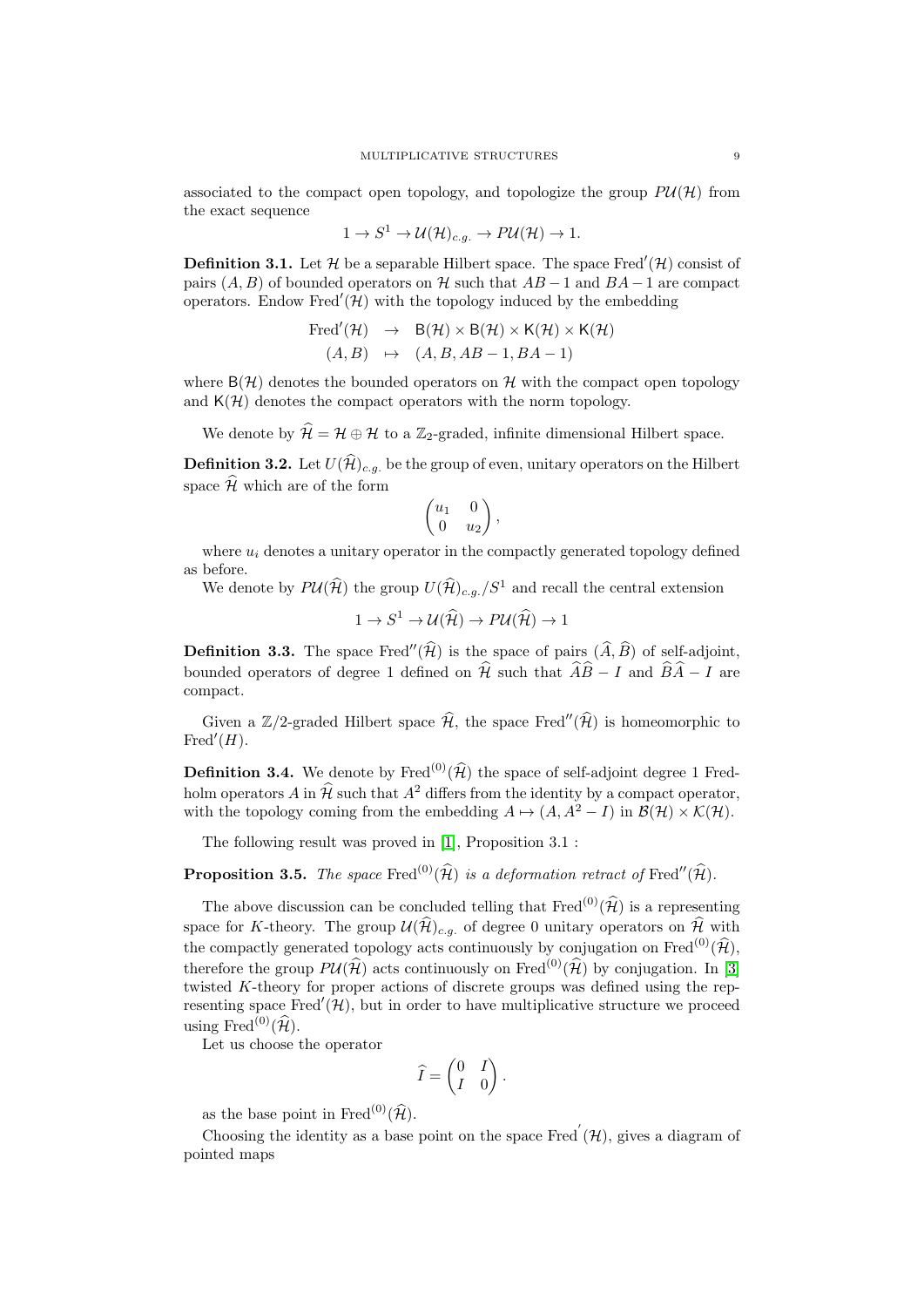$$
\text{Fred}^{(0)}(\widehat{\mathcal{H}}) \xrightarrow{i} \text{Fred}''(\widehat{\mathcal{H}}) \xrightarrow{f} \text{Fred}'(\mathcal{H}),
$$

$$
\downarrow_r
$$

$$
\text{Fred}^{(0)}(\widehat{\mathcal{H}})
$$

where i denotes the inclusion,  $r$  is a strong deformation retract and  $f$  is a homeomorphism. Moreover, the maps are compatible with the conjugation actions of the groups  $\mathcal{U}(\mathcal{H})_{c.g.}$ ,  $\mathcal{U}(\mathcal{H})_{c.g.}$  and the map  $\mathcal{U}(\mathcal{H})_{c.g.} \to \mathcal{U}(\mathcal{H})_{c.g.}$ .

Let X be a proper G-space and let  $P \to X$  be a projective unitary G-equivariant bundle over X. Denote by  $\hat{P}$  the projective unitary bundle obtained by performing the tensor product with the trivial bundle  $\mathbb{P}(\widehat{\mathcal{H}})$ ,  $\widehat{P} = P \otimes \mathbb{P}(\widehat{\mathcal{H}})$ .

The space of Fredholm operators is endowed with a continuous right action of the group  $P\mathcal{U}(\mathcal{H})$  by conjugation, therefore we can take the associated bundle over  $\boldsymbol{X}$ 

$$
\operatorname{Fred}^{(0)}(\widehat{P}) := \widehat{P} \times_{P\mathcal{U}(\widehat{\mathcal{H}})} \operatorname{Fred}^{(0)}(\widehat{\mathcal{H}}),
$$

and with the induced  $G$  action given by

$$
g \cdot [(\lambda, A))] := [(g\lambda, A)]
$$

for g in G,  $\lambda$  in  $\widehat{P}$  and A in Fred<sup>(0)</sup>( $\widehat{\mathcal{H}}$ ).

Denote by

$$
\Gamma(X; \operatorname{Fred}^{(0)}(\widehat{P}))
$$

the space of sections of the bundle Fred<sup>(0)</sup>( $\hat{P}$ )  $\rightarrow$  X and choose as base point in this space the section which chooses the base point  $\widehat{I}$  on the fibers. This section exists because the  $P\mathcal{U}(\widehat{\mathcal{H}})$  action on  $\widehat{I}$  is trivial, and therefore

 $X \cong \widehat{P}/P\mathcal{U}(\widehat{\mathcal{H}}) \cong \widehat{P} \times_{P\mathcal{U}(\widehat{\mathcal{H}})} {\{\widehat{I}\}} \subset \text{Fred}^{(0)}(\widehat{P});$ 

let us denote this section by s.

<span id="page-9-0"></span>**Definition 3.6.** Let X be a connected proper G-space and P a projective unitary G-equivariant bundle over X. The Twisted G-equivariant K-theory groups of X twisted by  $P$  are defined as the homotopy groups of the  $G$ -equivariant sections

$$
K_G^{-p}(X;P) := \pi_p\left(\Gamma(X; \text{Fred}^{(0)}(\widehat{P}))^{X \rtimes G}, s\right)
$$

where the base point  $s = \hat{I}$  is the section previously constructed.

3.1. Additive structure. There exists a natural map

 $\Gamma(X; \text{Fred}^{(0)}(\widehat{P}))^{X\rtimes G}\times \Gamma(X; \text{Fred}^{(0)}(\widehat{P}))^{X\rtimes G}\rightarrow \Gamma(X; \text{Fred}^{(0)}(\widehat{P}))^{X\rtimes G},$ 

inducing an abelian group structure on the twisted equivariant  $K$ - theory groups, which we will define below. Consider for this the following commutative diagram.

Fred<sup>(0)</sup>(
$$
\widehat{\mathcal{H}}
$$
) × Fred<sup>(0)</sup>( $\widehat{\mathcal{H}}$ )  $\xrightarrow{f \circ i}$  Fred<sup>'</sup>( $\widehat{\mathcal{H}}$ ) × Fred<sup>'</sup>( $\widehat{\mathcal{H}}$ )  
\n
$$
\downarrow \qquad \qquad \downarrow \qquad \qquad \downarrow
$$
\nFred<sup>(0)</sup>( $\widehat{\mathcal{H}}$ )  $\xrightarrow{f^{-1} \circ r}$  Fred<sup>'</sup>( $\widehat{\mathcal{H}}$ )

where the vertical map denotes composition. As the maps involved in the diagram are compatible with the conjugation actions of the groups  $\mathcal{U}(\widehat{\mathcal{H}})_{c,q}$ , respectively  $\mathcal{U}(\mathcal{H})_{c,q}$  and G, for any projective unitary G-equivariant bundle P, this induces a pointed map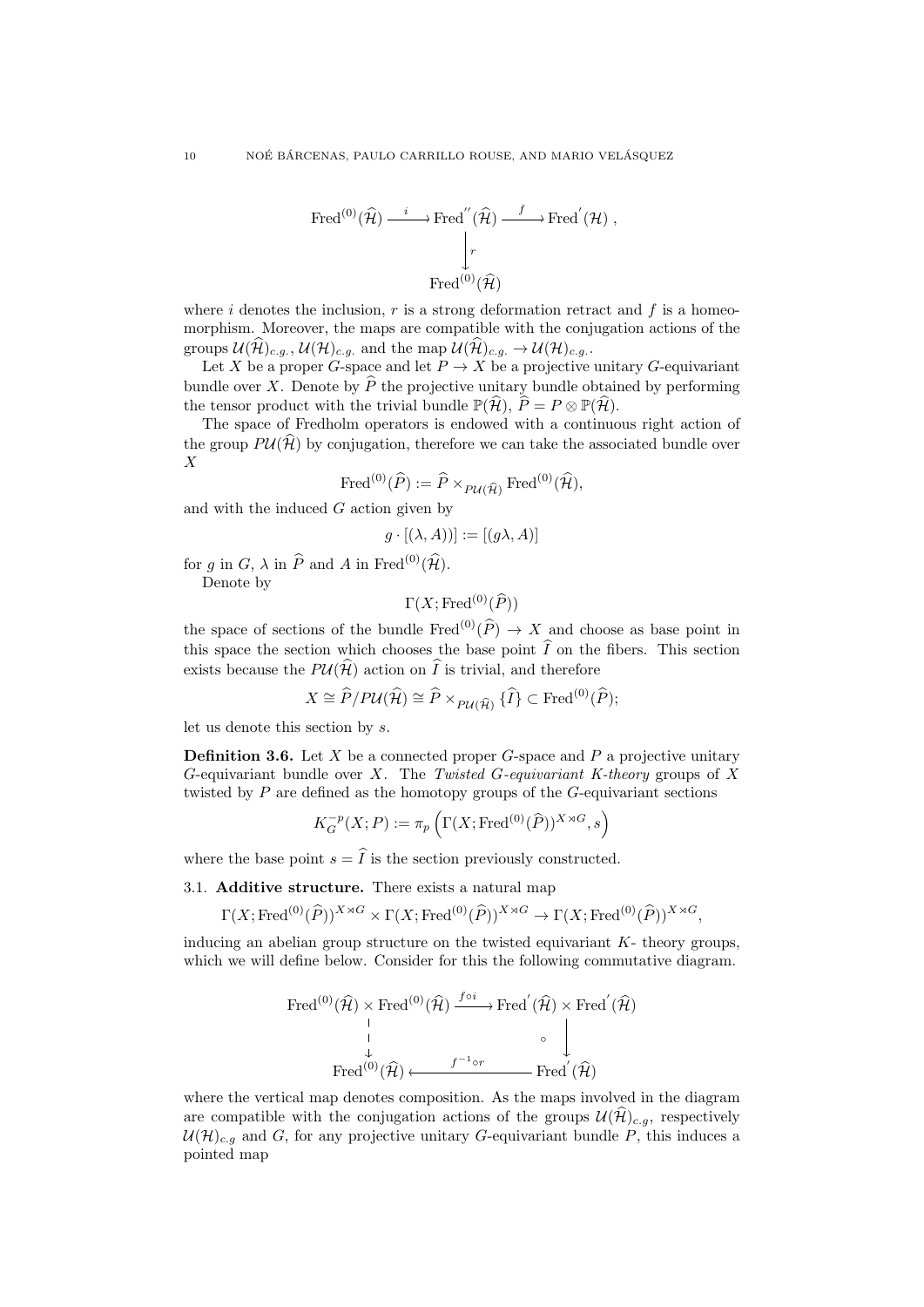$\Gamma(X; \operatorname{Fred}^{(0)}(\widehat{P}))^{X\rtimes G}, s) \times (\Gamma(X; \operatorname{Fred}^{(0)}(\widehat{P}))^{X\rtimes G}, s) \to (\Gamma(X; \operatorname{Fred}^{(0)}(\widehat{P}))^{X\rtimes G}, s).$ Which defines an additive structure in  $K_G^{-p}(X;P)$ .

3.2. Multiplicative structure. We define an associative product on twisted Ktheory.

$$
K_G^{-p}(X;P) \times K_G^{-q}(X;P') \to K_G^{-(p+q)}(X;P \otimes P')
$$

Induced by the map

$$
(A, A') \mapsto A \widehat{\otimes} I + I \widehat{\otimes} A'
$$

defined in Fred<sup>0</sup>( $\hat{\mathcal{H}}$ ), and ⊗ denotes the graded tensor product, see [\[2\]](#page-22-10) in pages 24-25 for more details. We denote this product by  $\bullet$ .

**Definition 3.7** (Equivariant Total Twisted K-theory). For every  $p \in \mathbb{N}$ , the degree p, G-equivariant Total Twisted K-theory group is given by

(3.8) 
$$
K_{TW,G}^{-p}(X) := \bigoplus_{\alpha \in H^1(G, PU(H))} K_G^{-p}(X, P_\alpha).
$$

By the discussion above

(3.9) 
$$
K^{ev}_{TW,G}(X) := \bigoplus_{p \in \mathbb{N}, \, even} K^{-p}_{TW,G}(X)
$$

has a ring structure and

(3.10) 
$$
K_{TW,G}^{odd}(X) := \bigoplus_{p \in \mathbb{N}, \text{ odd}} K_{TW,G}^{-p}(X)
$$

is a  $K^{ev}_{TW,G}(X)$ -module. The last groups above are called the even, respectively odd, G−equivariant Total Twisted K-theory groups of X.

3.3. Topologies on Fredholm Operators. In [\[16\]](#page-22-2) a Fredholm picture of twisted K-theory is introduced. Denote by Fred<sup>'</sup> $(\mathcal{H})_{s*}$  the space whose elements are the same as Fred'(H) but with the strong \*-topology on  $B(\mathcal{H})$ .

**Definition 3.11.** [\[16,](#page-22-2) Thm. 3.15] Let X be a connected G-proper space and P a projective unitary G-equivariant bundle over X. The Twisted G-equivariant Ktheory groups of X (in the sense of Tu-Xu-Laurent) twisted by P are defined as the homotopy groups of the G-equivariant strong<sup>∗</sup> -continuous sections

$$
\mathbb{K}_G^{-p}(X;P) := \pi_p \left( \Gamma(X; \text{Fred}'(P)_{s^*})^G, s \right).
$$

The bundle Fred<sup>'</sup> $(P)_{s^*}$  is defined in a similar way as Fred<sup>'</sup> $(P)$ .

We will prove that the functors  $K_G^*(-, P)$  and  $\mathbb{K}_G^*(-, P)$  are naturally equivalent.

**Lemma 3.12.** The spaces Fred'(H) and Fred'(H)<sub>s\*</sub> are  $PU(\mathcal{H})$ -weakly homotopy equivalent.

*Proof.* The strategy is to prove that Fred<sup>'</sup> $(\mathcal{H})_{s^*}$  is a representing of equivariant K-theory. The same proof for Fred $'(\mathcal{H})$  in [\[1,](#page-22-9) Prop. A.22] applies. In particular  $GL(\mathcal{H})_{s^*}$  is G-contractible because the homotopy  $h_t$  constructed in [\[1,](#page-22-9) Prop. A.21] is continuous in the strong<sup>∗</sup> -topology and then the proof applies.

Using the above lemma one can prove that the identity map defines an equivalence between (twisted) cohomology theories  $K_G^*(-, P)$  and  $\mathbb{K}_G^*(-, P)$ . Then we have that the both definitions of twisted K-theory are equivalents. Summarizing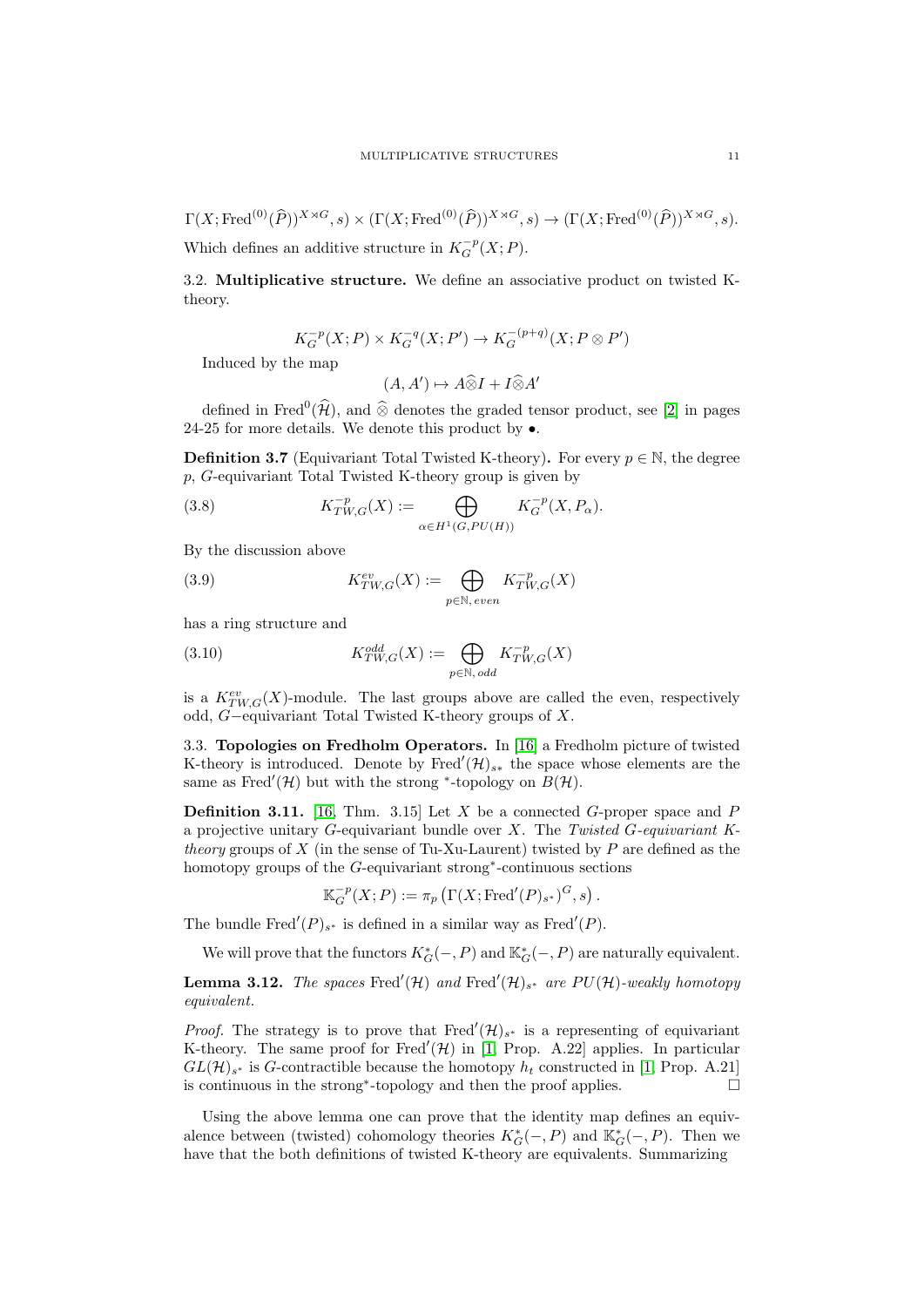<span id="page-11-0"></span>**Proposition 3.13.** For every proper G-manifold  $X$  and every projective unitary  $G$ -equivariant bundle over  $X$ . We have an isomorphism

$$
K_G^{-p}(X;P) \cong \mathbb{K}_G^{-p}(X;P).
$$

**Remark 3.14.** In order to simplify the notation from now on we denote by  $H$  to a  $\mathbb{Z}_2$ -graded separable Hilbert space and we denote by Fred<sup>(0)</sup>(P) to the bundle Fred<sup>(0)</sup>( $\widehat{P}$ ).

3.4. Relation with the Kasparov external product. In [\[16\]](#page-22-2) twisted K-theory for Lie groupoids is defined and in Prop. 6.11 of that work this group is described as a KK-group for the case of proper groupoids.

**Proposition 3.15.** [\[16,](#page-22-2) Prop. 6.11] If  $G \rightrightarrows M$  is a proper Lie groupoid and  $M/G$  is compact, then for  $i = 0, 1$ , there is a natural isomorphism  $\chi : KK_G^i(C_0(M), B_P) \to$  $K_G^i(M, P)$ , where  $B_P$  is certain  $C^*$ -algebra associated to the twisting  $P$ .

Using the external Kasparov product they define a product

$$
K_G^i(M, P) \otimes K_G^j(M, P') \xrightarrow{\bullet_{TXL}} K_G^{i+j}(M, P \otimes P').
$$

Using the functoriality of both products  $\bullet$  and  $\bullet_{TXL}$  one can prove that they are the same.

# **Definition 3.16.** (i) If  $\Phi$  is a  $KK_G(A, B)$ -cycle we denote by  $\Phi_*$  to the homomorphism

$$
\Phi_*: KK_G(C_0(M), B_0) \to KK_G(C_0(M), B_P)
$$
  

$$
x \mapsto x \bullet_{TXL} \Phi.
$$

(ii) If  $s \in \Gamma^G(\text{Fred}^{(0)}(P))$  we denote by  $s_*$  the homomorphism

$$
s_*: K_G^i(X) \to K_G^i(X, P)
$$

$$
[f] \mapsto [s \bullet f].
$$

**Proposition 3.17.** If  $\Phi \in KK_G^i(C_0(M), B_P)$  and  $\Psi \in KK_G^i(C_0(M), B_{P'})$ , then  $\chi(\Phi \bullet_{tuxustacks} \Psi) = \chi(\Phi) \bullet \chi(\Psi).$ 

Proof.

$$
\chi(\Phi \bullet_{TXL} \Psi) = \chi(\Phi_*(1_{C_0(M)}) \bullet_{TXL} \Psi_*(1_{C_0(M)}))
$$
  
\n
$$
= \chi(\Phi_*(\Psi_*(1_{C_0(M)})))
$$
  
\n
$$
= (\chi(\Phi))_*((\chi(\Psi))_*(\chi(1_{C_0(M)})))
$$
  
\n
$$
= (\chi(\Phi))_*(1_M) \bullet (\chi(\Psi))_*(1_M)
$$
  
\n
$$
= (\chi(\Phi)) \bullet (\chi(\Psi)).
$$

 $\Box$ 

The above result implies that both products are the same module the equivalence  $\chi$ .

## 4. Thom isomorphism

Let  $G \rightrightarrows G_0$  be a Lie groupoid and P a twisting. Consider a G-oriented vector bundle  $E \longrightarrow X$ . In particular since we will assume that G acts properly on P and on E, we can assume E admits a G-invariant metric, see for instance  $[14]$ proposition 3.14 and [\[7\]](#page-22-12) theorem 4.3.4.. As explained in [\[5\]](#page-22-0) appendix A (specially proposition A.3), in this situation there is a natural isomorphism

$$
Th: \mathbf{K}^*_{\mathbf{G}}(\mathbf{X},\mathbf{P}) \to \mathbf{K}^{* - \mathbf{rank}(\mathbf{E})}_{\mathbf{G}}(\mathbf{E},\pi^*(\mathbf{P} \otimes \beta_{\mathbf{E}}))
$$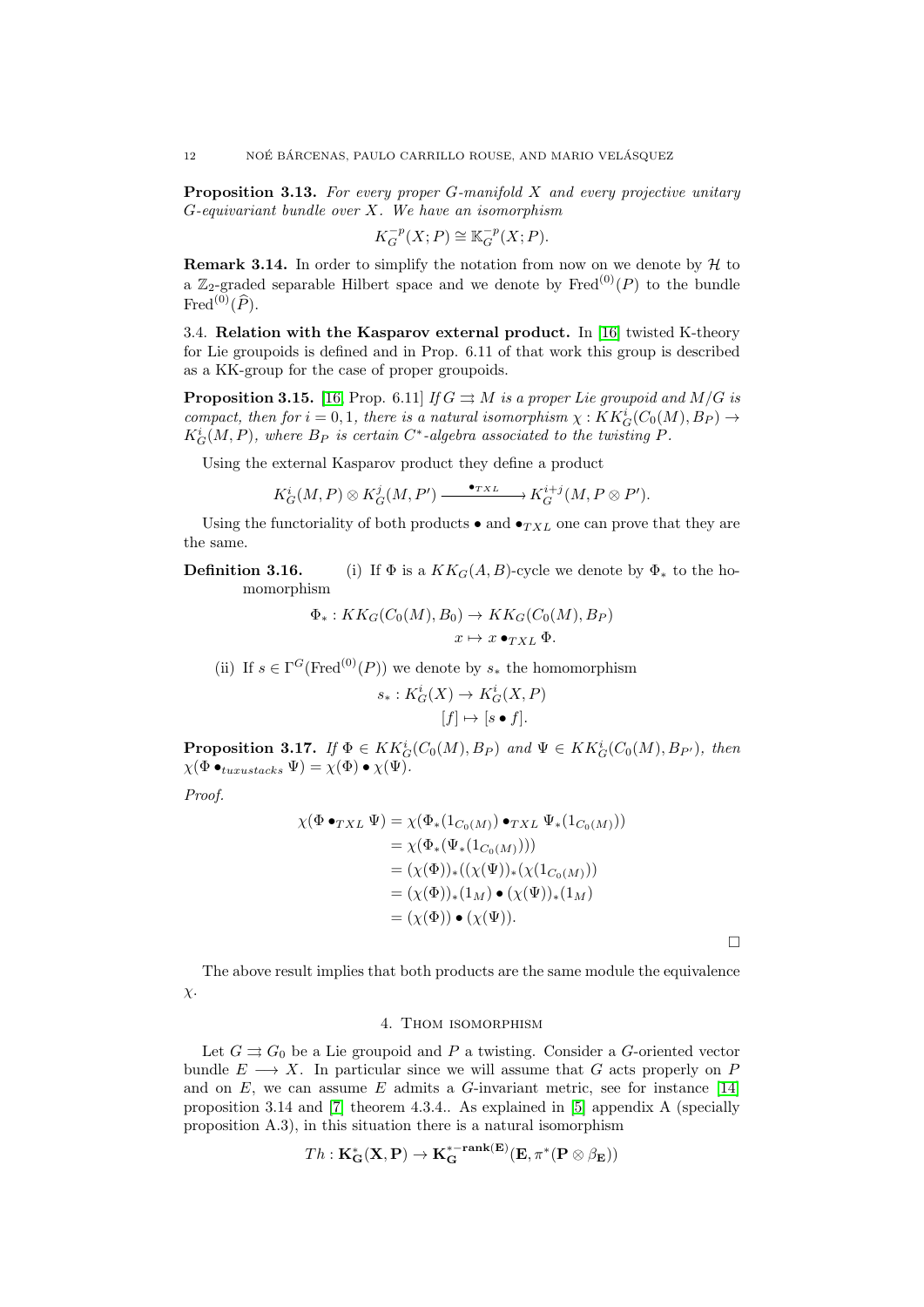where  $\mathbf{K}_{\mathbf{G}}^{\ast}(\mathbf{X},\mathbf{P})$  stands for the K-theory of the twisted groupoid  $C^{\ast}$ -algebra  $C_r^{\ast}(X)$  $(G, P)$  and where  $\beta_E$  is the orientation G-twisting over E defined in example [\(\(ii\)\)](#page-5-0) in [2.9](#page-4-0) above. The fact that it is indeed the Thom isomorphism comes from the functoriality and the naturality with respect to the Kasparov products of the Le Gall's descent construction [\[10\]](#page-22-13) theorem 7.2. This is explained in details in the appendix cited above or in [\[12\]](#page-22-14) in the context of real groupoids (the same arguments apply in the complex case).

Now, in [\[16\]](#page-22-2) theorem 3.14 the authors prove that for proper Lie groupoids the groups  $\mathbf{K}_{\mathbf{G}}^*(\mathbf{X}, \mathbf{P})$  and  $\mathbb{K}_G^{-p}(X; P)$  are naturally isomorphic. We thus obtain, by proposition [3.13,](#page-11-0) the Thom isomorphism

$$
Th: K_G^*(X, P) \to K_G^{*-rank(E)}(E, \pi^*(P \otimes \beta_E)).
$$

It is possible however to construct the Thom isomorphism directly in the Fredholm picture of the twisted K-theory (whenever the respectives action groupoids are proper), we will perform this construction for the benefit of the reader.

The spin representation and twisted K-Theory. Let  $n$  be an even natural number.

Let  $\mathbb{R}^n$  denote the euclidean, *n*-dimensional vector space denoted with the euclidean scalar product.

The Clifford algebra  $Cliff(\mathbb{R}^n)$  is defined as the complexification of the quotient of the tensor algebra  $T\mathbb{R}^n = \bigotimes^{\infty}$  $j=0$  $\mathbb{R}^n$  by the two-sided ideal defined by elents of the form  $x \otimes x - \langle x, x \rangle$ , where  $\langle x \rangle$  denotes the euclidean scalar product.

It is generated as  $\mathbb{C}$ -algebra by the elements of a an orthogonal basis  $e_i$  of  $\mathbb{R}^n$ with the relations  $e_i \cdot e_j = -2\delta_{i,j}$ .

The algebra Cliff( $\mathbb{R}^n$ ) is isomorphic as a vector space to the exterior algebra  $\Lambda^*(\mathbb{R}^n) = \bigoplus_{n=0}^n \Lambda^j \mathbb{R}^n$  [\[9\]](#page-22-15), Proposition 1.3 in page 10, in particular, it has complex dimension  $2^n$ .

The map given by Clifford multiplication with the element  $e_1, \ldots, e_n$  defines a linear operator on Cliff( $\mathbb{R}^n$ ). The Clifford algebra then decomposes as a vector space Cliff( $\mathbb{R}^n$ ) =  $S^+ \oplus S^-$ , where  $S^+$  is the eigenspace associated to +1 and  $S^$ is the one associated with  $-1$ . An element in  $S^+$  is called even, an element in  $S^$ is said to be odd.

The group  $Spin(\mathbb{R}^n)$  consists of the multiplicative group of even units in the Clifford algebra, in symbols  $Spin(\mathbb{R}^n) = Cliff(\mathbb{R}^n)^* \cap S^+$ .

The group  $Spin(\mathbb{R}^n)$  is the universal covering of the special orthogonal group  $SO(n)$ . The map

$$
1 \to \mathbb{Z}_2 \to \text{Spin}(\mathbb{R}^n) \to SO(n) \to 1
$$

is a model for the universal central extension of  $SO(n)$ .

This extension is classified by the nontrivial class  $\tau \in H^2(SO(n), S^1) \cong \mathbb{Z}_2$ .

The group  $Spin(\mathbb{R}^n)$  has a complex linear representation  $\rho:Spin(\mathbb{R}^n) \to U(2^n)$ , given by the identification of  $Cliff(\mathbb{R}^n) = Cliff(\mathbb{R}^n) \otimes \mathbb{C}$  with the complex vector space of dimension  $2^n$  as an algebra, and the linear operator given by  $\rho(x): v \mapsto$  $x^{-1}vx.$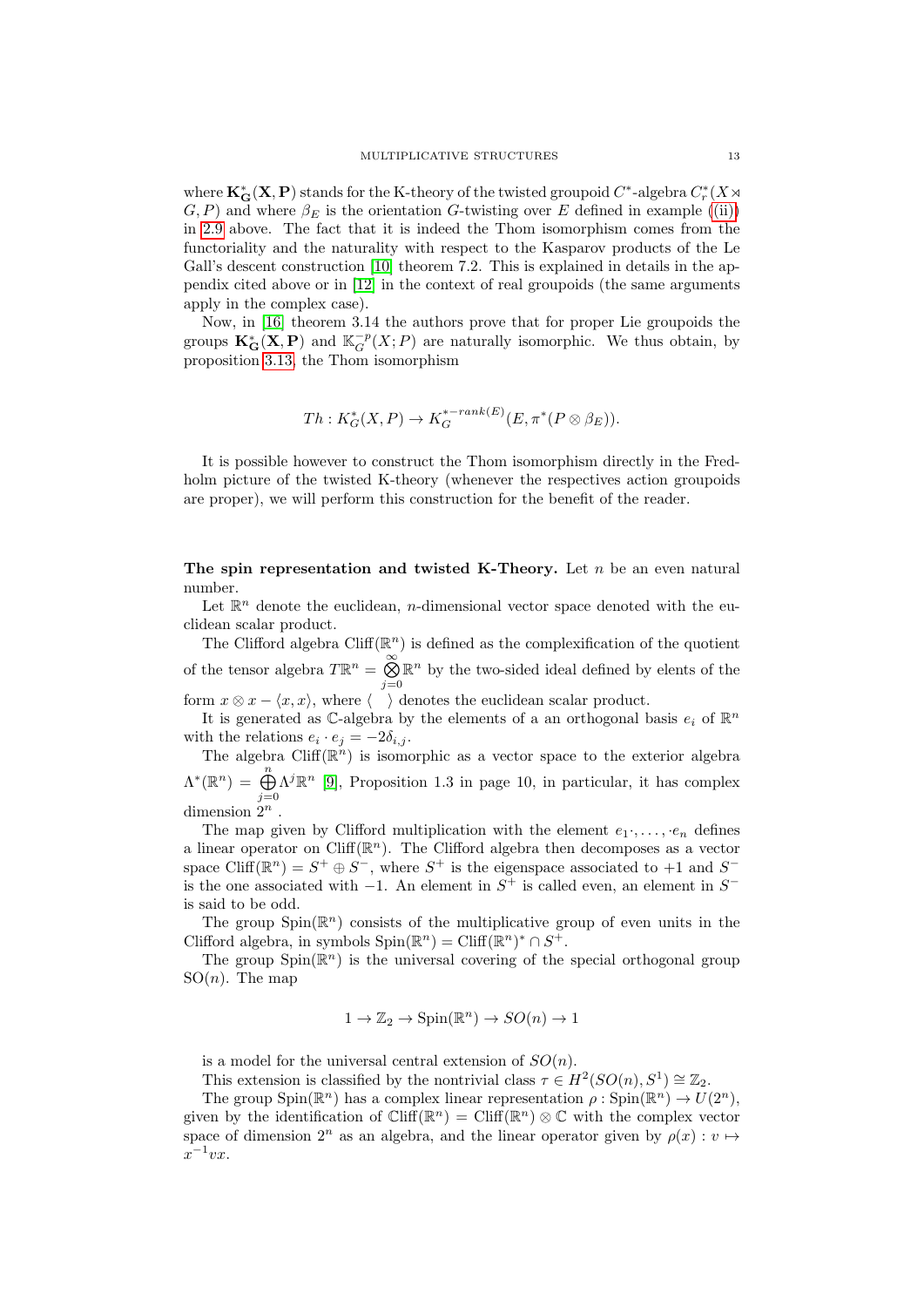The representation  $\rho$  gives rise to a continuous group homomorphism  $\beta$  as in the following diagram:



**Definition 4.1.** The spin representation is the homomorphism  $\beta$  : SO(n)  $\rightarrow$  $P\mathcal{U}(\mathcal{H})$ 

**Remark 4.2.** Let n be a even positive integer. Consider a proper oriented  $G$ vector bundle  $E \stackrel{\pi}{\rightarrow} X$  over a proper G-manifold X. We can suppose that the chart data is given by a generalized morphism

$$
X \rtimes G - \xrightarrow{O_E} SO(n) .
$$

Composing the generalized morphism  $O_E$  with the spin representation  $\beta$  we obtain a twisting  $\beta_E : X \rtimes G - \rightarrow PU(H)$ , called the *orientation twisting*.

We will construct now the Thom class in the Fredholm picture. If  $X$  is a proper G-manifold, by Theorem 2.3 in [\[17\]](#page-22-16) for every  $x \in X$  there is a open neighbourhood U of x contractible to the orbit of x in  $X \rtimes G$  with action of the isotropy group  $G_x$ such that there is a Lie groupoid isomorphism

<span id="page-13-0"></span>
$$
(X \rtimes G) | U \cong U \rtimes G_x.
$$

We have an isomorphism

(4.3) 
$$
K_{G_x}^{-n}(U, \beta_E |_U) \cong R_{S^1}(\widetilde{G}_x),
$$

where  $G_x$  is the  $S^1$ -central extension of  $G_x$  associated to the twisting  $\beta_E |_{U}$ . On the other hand,  $E|_{\{x\}}$  is a real representation of  $G_x$ , since it can be viewed as a homomorphism  $\eta_x : G_x \to SO(n)$ . The composition  $\beta \circ \eta_x : G \to PU(\mathcal{H})$  is a projective representation and its isomorphism class determines an element of  $R_{S^1}(G_x)$ . Using the identification [4.3,](#page-13-0) it can be viewed as an element of  $K_{G_x}^{-n}(U, \beta_E \mid_U)$ . We denote this element by  $\lambda_{-1}^U$ .

Taking a covering of  $X \rtimes G$  one can see that these local elements are the same on intersections. The local trivializations define a global element

$$
[\lambda_{-1}^E] \in K_G^{-n}(X, \beta_E),
$$

we call it the Thom class.

Given  $s \in \Gamma^G(P \times_{P\mathcal{U}(\mathcal{H})} \text{Fred}^{(0)}(\mathcal{H}))$ , where  $P \to X$  is a twisting, we define the Thom isomorphism

$$
Th: K_G^*(X, P) \to K_G^{*-n}(E, \pi^*(P \otimes \beta_E))
$$
  

$$
[s] \mapsto [e \mapsto s(\pi(e)) \bullet \lambda_{-1}^E(\pi(e))].
$$

When the vector bundle  $E$  is odd dimensional, using the classic suspension isomorphism and the previous Thom isomorphism for  $E \oplus \mathbb{R}$ , one gets as well a Thom isomorphism as above.

Since the Thom isomorphism is natural with respect to the Kasparov product we can resume the discussion above in the following statement.

<span id="page-13-1"></span>**Theorem 4.4.** [Thom isomorphism] With notations as above, there is a natural isomorphism  $\frac{1}{2}$   $\frac{1}{2}$ 

$$
Th: K_G^*(X, P) \to K_G^{*-rank(E)}(E, \pi^*(P \otimes \beta_E))
$$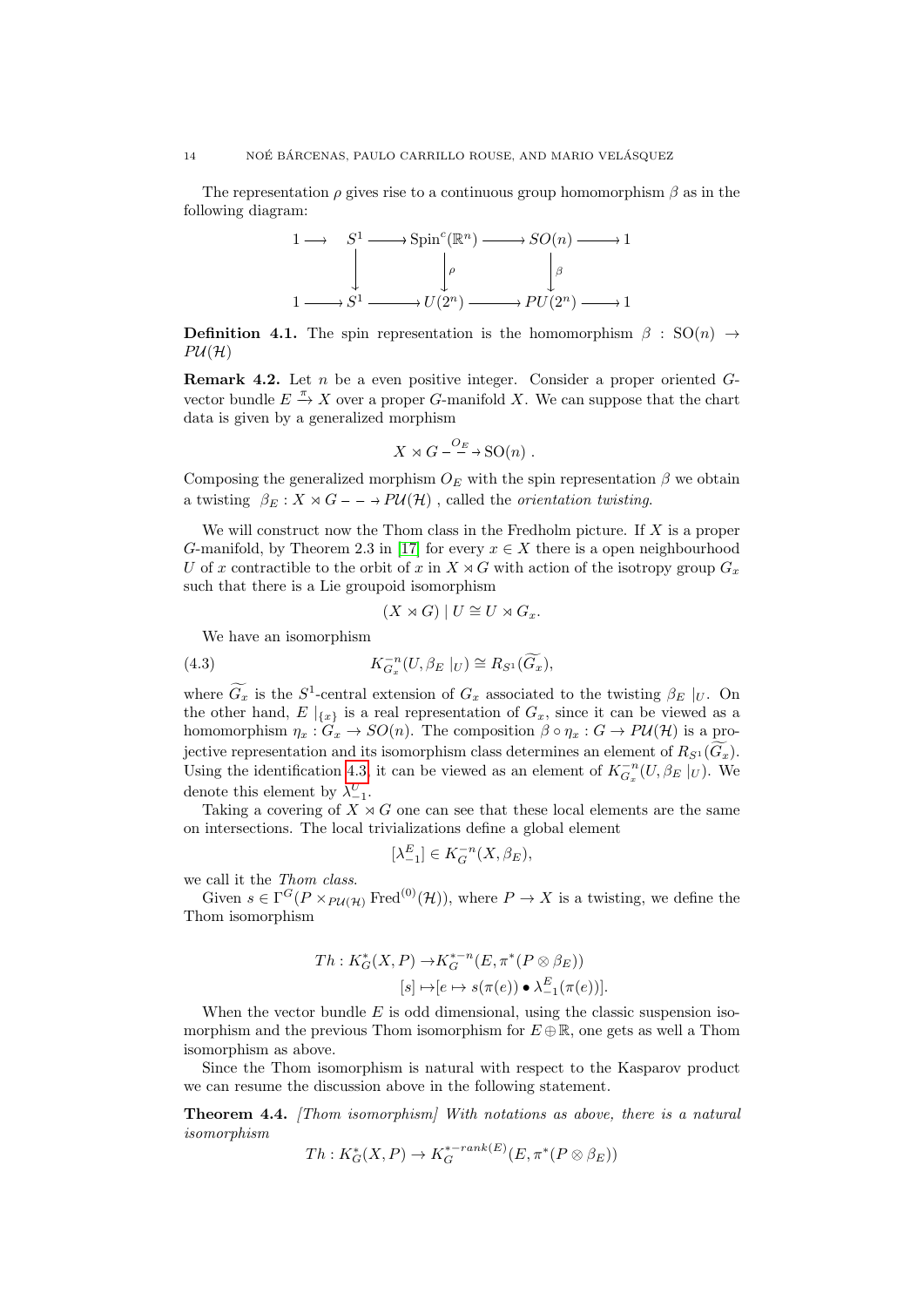which gives the Thom isomorphism.

(i) If E is a Spin<sup>c</sup> G− vector bundle of even ranck, then  $\beta_E$  is trivial and one obtains a ring isomorphism

$$
Th: K^{ev}_{TW,G}(X) \to K^{ev}_{TW,G}(E)
$$

and an isomorphism of  $K^{ev}_{TW,G}(X)$ -modules

$$
Th: K^{odd}_{TW,G}(X) \to K^{odd}_{TW,G}(E).
$$

(ii) If E is a Spin<sup>c</sup> G− vector bundle of odd rank, then  $\beta_E$  is trivial and one obtains a  $K_{TW,G}^{ev}(X)$ -module isomorphism

$$
Th: K^{ev}_{TW,G}(X) \to K^{odd}_{TW,G}(E)
$$

and a  $K^{ev}_{TW,G}(X)$ -module isomorphism

 $Th: K^{odd}_{TW,G}(X) \to K^{ev}_{TW,G}(E).$ 

# 5. Pushforward Map

<span id="page-14-0"></span>In this section we will recall how to define the pushforward morphism associated to any smooth G-map  $f: X \to Y$  between to G- manifolds, definition 4.1 in [\[5\]](#page-22-0). For the purpose of this paper we will perform the construction in the case of K-oriented maps. By this we mean that the bundle  $T^*X \oplus f^*(TY)$  admits a  $Spin^c$ -structure.

The difference in the present construction with respect to ref.cit. is that we will not make reference to  $C^*$ -algebras and we will perform the construction using the Fredholm picture of the twisted K-theory, in particular the construction below works only for G-proper manifolds.

We will need to state some general statements about groupoids that will simplify the particular constructions we are interested in.

<span id="page-14-1"></span>**Lemma 5.1.** Let  $G \rightrightarrows G_0$  be a proper Lie groupoid together with a twisting P. Let  $H \rightrightarrows H_0$  be a proper Lie saturated closed subgroupoid.

(i) There is a canonical restriction morphism

(5.2) 
$$
K_G^{-p}(G_0, P) \to K_H^{-p}(H_0, P|_{H_0})
$$

(ii) Suppose G decomposes as the union of two saturated proper subgroupoids  $G = H \sqcup H' \rightrightarrows H_0 \sqcup H'_0$  with H closed subgroupoid. There is a long exact sequence (5.3)

$$
\longrightarrow K_{H'}^{-p}(H'_0, P|_{H'_0}) \longrightarrow K_G^{-p}(G_0, P) \longrightarrow K_H^{-p}(H_0, P|_{H_0}) \longrightarrow K_{H'}^{-p-1}(H'_0, P|_{H'_0})
$$

<span id="page-14-2"></span>**Lemma 5.4.** Let  $G \rightrightarrows G_0$  be a proper Lie groupoid together with a twisting P, consider the product groupoid  $G \times (0,1] \Rightarrow G_0 \times (0,1]$  with the pullback twisting  $P_{(0,1]}$ . For every  $p \in \mathbb{Z}$ 

$$
K_{G \times (0,1]}^{-p}(G_0 \times (0,1], P_{(0,1]}) = 0.
$$

The two previous lemmas are classic in the  $C^*$ -algebraic context, *i.e.*, once we use that the isomorphism between the twisted K-theory with the  $C^*$ -picture and the twisted K-theory with the Fredholm picture (theorem 3.14 [\[16\]](#page-22-2)).

The following result is an immediate consequence of lemmas [5.1](#page-14-1) and [5.4](#page-14-2) above.

**Proposition 5.5.** Given an immersion of proper Lie groupoids  $G_1 \stackrel{\varphi}{\rightarrow} G_2$  and a twisting  $\alpha$  on  $G_2$ , consider the twisted deformation groupoid  $(G_{\varphi}, P_{\alpha})$  of section [2.3](#page-5-1) (propositions [2.15](#page-7-0) and [2.17\)](#page-7-1). The morphism in K-theory induced by the restriction at zero,

(5.6) 
$$
K_{G_{\varphi}}^{-p}(G_{\varphi}^{(0)}, P_{\varphi}) \xrightarrow{e_0} K_{G_2}^{-p}(G_2^{(0)}, P_2)
$$

/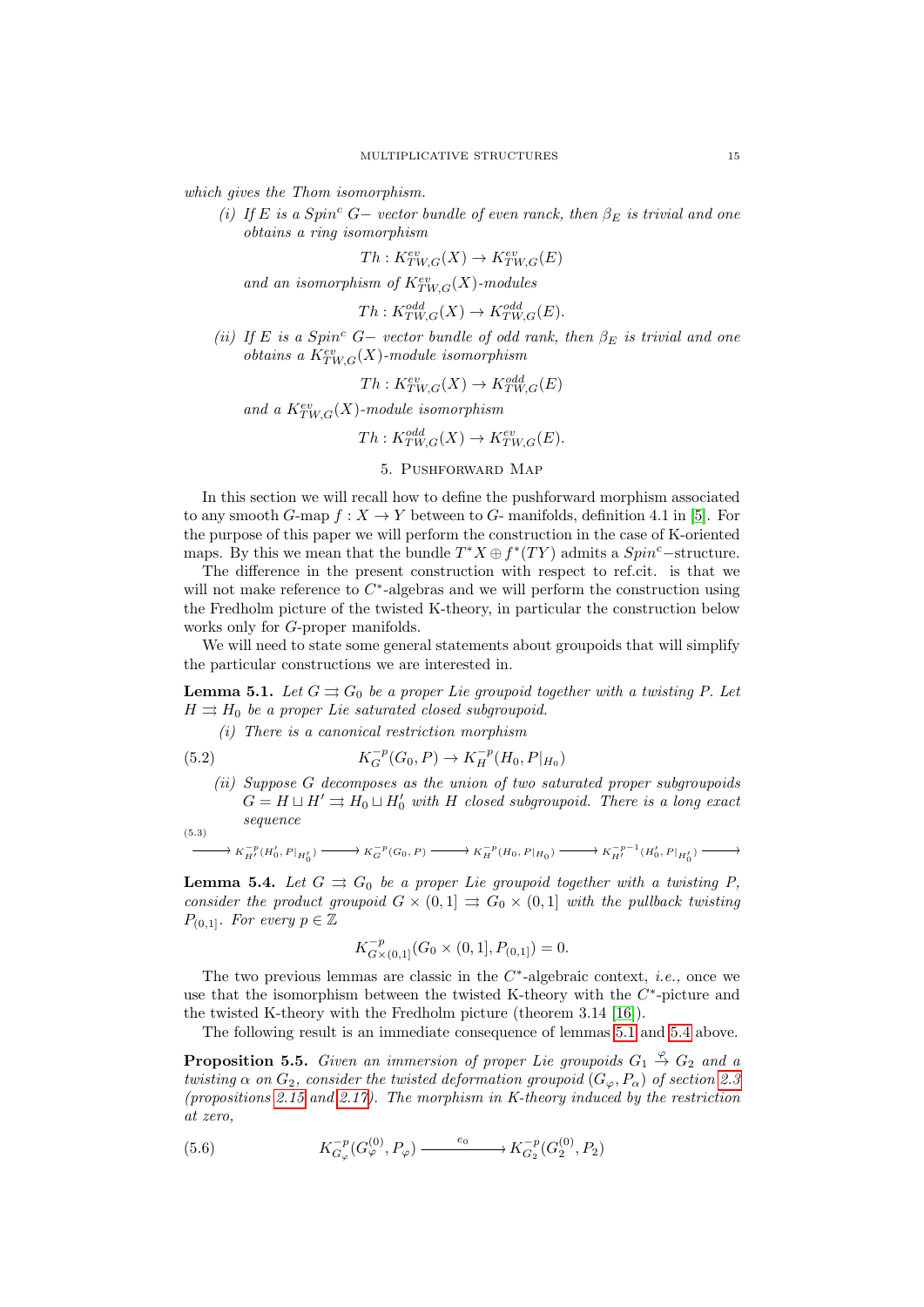is an isomorphism.

Definition 5.7 (Index associated to a groupoid immersion). Given an immersion of proper Lie groupoids  $G_1 \stackrel{\varphi}{\rightarrow} G_2$  as above and a twisting  $\alpha$  on  $G_2$ , we let

(5.8) 
$$
Ind_{\varphi}: K^{-p}_{G_1^N}((G_1^{(0)})^N, P_1^N) \to K^{-p}_{G_2}(G_2^{(0)}, P_2)
$$

to be the morphism in K-theory given by  $Ind_{\varphi} := e_1 \circ e_0^{-1}$ .

We are ready to define the shriek map. Let  $G \rightrightarrows G_0$  be a Lie groupoid together with a twisting P. Let X, Y be two G-proper manifolds and let  $f: X \to Y$  be a smooth G-map with  $T^*X \oplus f^*TY$  a  $G-Spin^c$  vector bundle that we will assume in a first time to have even rank. We will also assume the moment maps  $X \to G_0$ and  $Y \to G_0$  to be submersions, then  $T^*X \oplus f^*TY$  being  $Spin^c$  is equivalent to  $V_f := T_v^* X \oplus f^* T_v Y$  being  $Spin^c$ . The shriek morphism

(5.9) 
$$
f! : K_G^{-p}(X, P_X) \xrightarrow{f_1} K_G^{-p-d_f}(Y, P_Y),
$$

where  $d_f := rank V_f$ , will be given as the composition of the following three morphism

I. The twisted G-equivariant Thom isomorphism

(5.10) 
$$
K_G^{-p}(X, P_X) \xrightarrow{\qquad T} K_G^{-p-d_f}(T_v^*X \bigoplus f^*T_vY, P_{V_f}).
$$

<span id="page-15-1"></span><span id="page-15-0"></span>II. We consider now the index morphism

(5.11) 
$$
K_{(T_v X \bigoplus f^* T_v Y) \rtimes G}^{-p-d_f} (f^* T_v Y, P) \xrightarrow{Ind} K_{f^* T_v Y \rtimes (T_v X \rtimes G)}^{-p-d_f} (f^* T_v Y, P)
$$

associated to the immersion

<span id="page-15-2"></span>
$$
f^*T_vY \rtimes G \longrightarrow f^*T_vY \rtimes (T_vX \rtimes G)
$$

given by the product of the identity in G and the inclusion of the units  $f^*T_vY$  in the groupoid  $f^*T_vY \rtimes T_vX$ .

III. Consider the groupoid immersion

(5.12) 
$$
X \rtimes G \xrightarrow{\tilde{f}} (Y \times_{G_0} (X \times_{G_0} X)) \rtimes G,
$$

where  $\tilde{f} := (f \times \triangle) \times Id_G$ . Then the induced deformation groupoid is

$$
G_f \rtimes G
$$

where

$$
G_f\rightrightarrows G_f^{(0)}
$$

is the groupoid given by

<span id="page-15-3"></span>(5.13) 
$$
G_f := f^*(T_v Y) \rtimes T_v X \times \{0\} \bigsqcup Y \times_{G_0} (X \times_{G_0} X) \times (0,1] \text{ and}
$$

(5.14) 
$$
G_f^{(0)} = f^*T_vY \times \{0\} \bigsqcup Y \times_{G_0} X \times (0,1]
$$

Notice that  $Y \times_{G_0} (X \times_{G_0} X)$  and Y are Morita equivalent groupoids with Morita equivalence the canonical projection.

Let  $\alpha_f$  the twisting on  $G_f \rtimes G$  given by proposition [2.17.](#page-7-1) It is immediate to check that  $\alpha_f|_{(f^*(T_vY)\rtimes T_vX)\rtimes G}=\pi_{f^*T_vY\rtimes T_vX}^* \alpha.$ 

We can hence consider the twisted deformation index morphism associated to  $(G_f \rtimes G, \alpha_f)$ :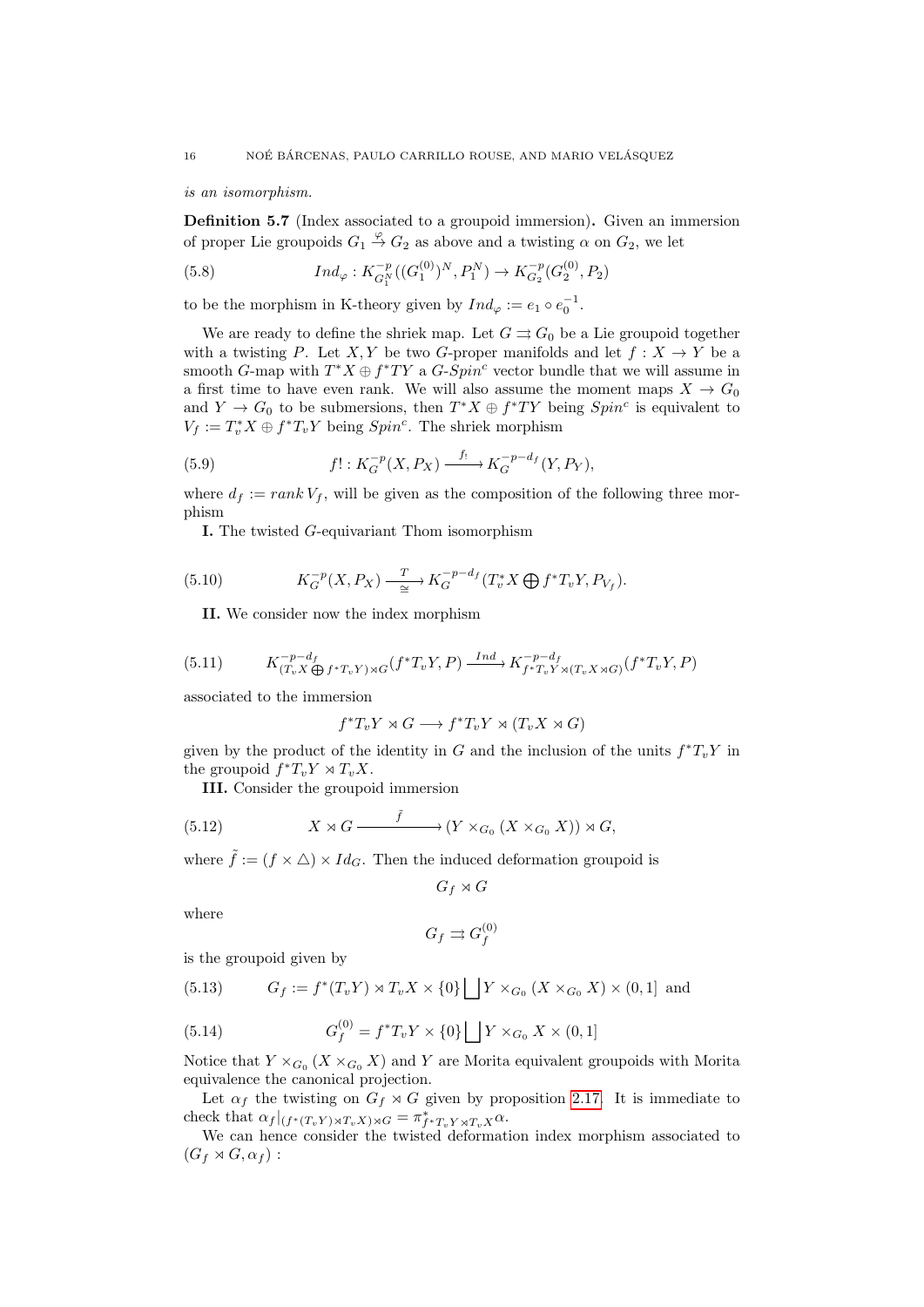<span id="page-16-1"></span>(5.15) 
$$
K_{f^*T_vY \rtimes (T_vX \rtimes G)}^{-p-d_f} (f^*T_vY, P) \xrightarrow{Ind_f} K_{(Y \times G_0(X \times G_0X)) \rtimes G}^{-p-d_f}(Y \times G_0 X, P)
$$

$$
\cong \downarrow^{\mu}
$$

$$
K_G^{-p-d_f}(Y, P)
$$

For composing [5.10](#page-15-0) with [5.11](#page-15-1) remember that by the Fourier isomorphism proved in proposition 2.12 in  $[6]$  and by theorem 3.14 in  $[16]$  we have an isomorphism

$$
K_G^*(T_v^*X \bigoplus f^*T_vY, P_{V_f}) \approx K_{(T_vX \bigoplus f^*T_vY) \rtimes G}^*(f^*T_vY, P).
$$

We can now give the following definition:

**Definition 5.16** (Pushforward morphism for twisted G-manifolds). Let  $X, Y$  be two manifolds and  $f: X \longrightarrow Y$  a smooth map. Under the presence of a twisting P on G we let

(5.17) 
$$
K_G^{-p}(X, P_X) \xrightarrow{f_!} K_G^{-p-d_f}(Y, P_Y)
$$

to be the morphism given by the composition of the three morphisms described above, [5.10](#page-15-0) followed by [5.11](#page-15-1) followed by [5.15.](#page-16-1)

One of the main results is that the pushforward maps induce a ring morphisms between the total twisted K-theory rings:

<span id="page-16-0"></span>**Proposition 5.18.** Let  $G \rightrightarrows G_0$  be a Lie groupoid. Let  $X, Y$  be two G-proper manifolds and let  $f: X \to Y$  be a G-smooth K-oriented map. We have that

(i) If  $T_v^*X \oplus f^*T_vY$  has even rank, the pushforward map

$$
f! : K^{ev}_{TW,G}(X) \to K^{ev}_{TW,G}(Y)
$$

is a ring morphism and the pushforward map

$$
f! : K^{odd}_{TW,G}(X) \to K^{odd}_{TW,G}(Y)
$$

is a  $K^{ev}_{TW,G}(X)$ -module morphism.

(ii) If  $T_v^*X \oplus f^*T_vY$  has odd rank, the pushforward map

$$
f! : K^{ev}_{TW,G}(X) \to K^{odd}_{TW,G}(Y)
$$

is  $K^{ev}_{TW,G}(X)$ -module morphism and the pushforward map

$$
f! : K^{odd}_{TW,G}(X) \to K^{odd}_{TW,G}(Y)
$$

is a  $K^{ev}_{TW,G}(X)$ -module morphism.

Proof. By definition f! is constructed by means of a Thom isomorphism and of two deformation indices. These indices are at their turn constructed by restriction (or evaluation) morphisms. To conclude the proof one has only to observe that restrictions induce ring/modules morphisms together with the fact that Thom is a ring/module isomorphism, see [4.4.](#page-13-1)

The main theorem in [\[5\]](#page-22-0) (theorem 4.2) can be now written as follows

Theorem 5.19. The above push-forward morphism is functorial, that means, if we have a composition of smooth K-oriented G-maps between G− proper manifolds with  $T_v^*X \oplus f^*T_vY$  and  $T_v^*Y \oplus f^*T_vZ$  of even rank:

$$
(5.20) \t\t X \xrightarrow{f} Y \xrightarrow{g} Z,
$$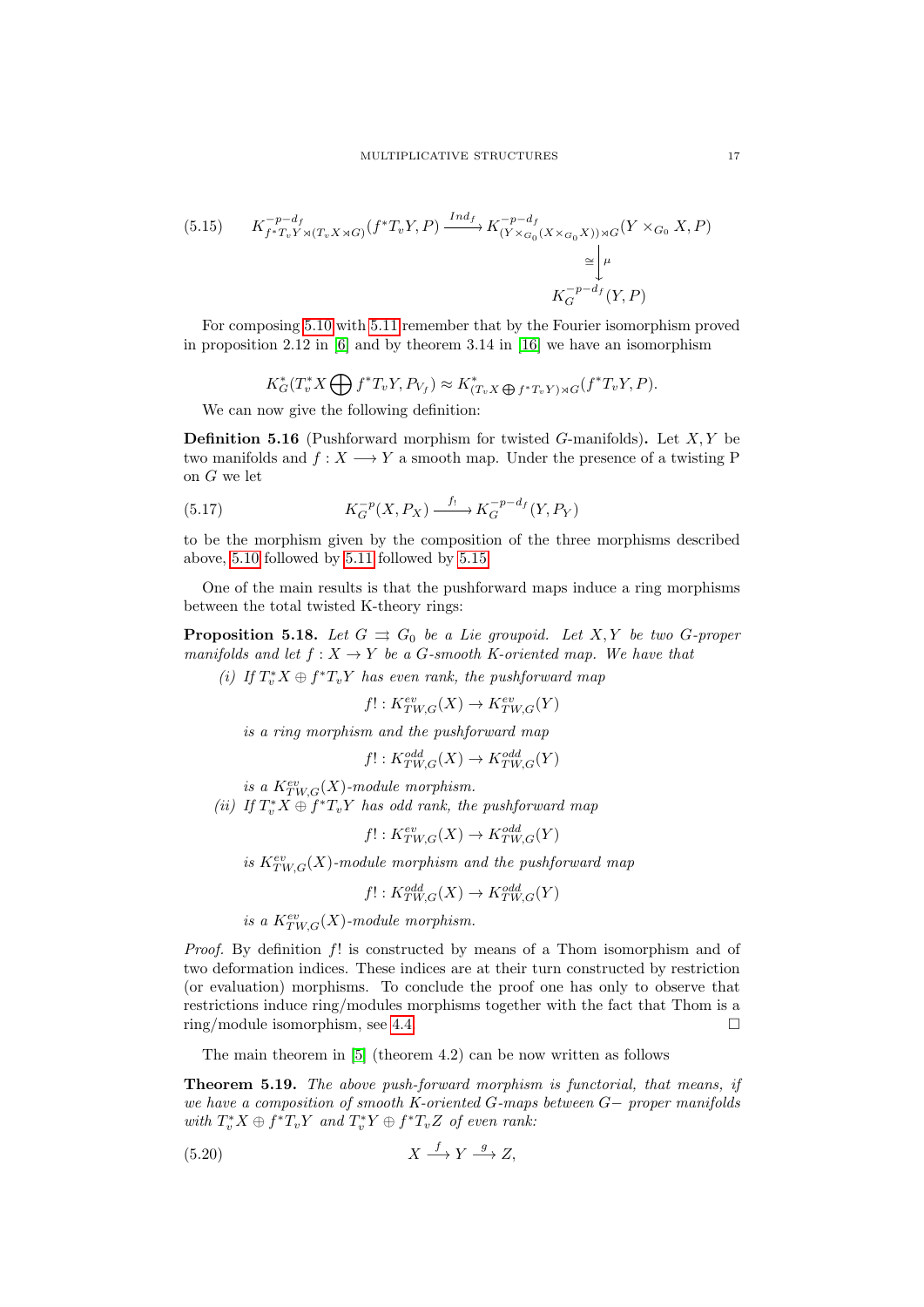Then the following diagram of ring morphisms commutes



In the case the bundles  $T_v^*X \oplus f^*T_vY$  and  $T_v^*Y \oplus f^*T_vZ$  are not both simultaneously of even rank a similar conclusion is obtained for modules morphisms.

<span id="page-17-1"></span>6. Connes Approach to twisted K Homology for Lie groupoids

The pushforward functoriality theorem (thm. 4.2 in [\[5\]](#page-22-0)) allows us to give the following definition:

<span id="page-17-0"></span>**Definition 6.1** (Twisted geometric K-homology). Let  $G \rightrightarrows M$  be a Lie groupoid with a twisting P. By the "Twisted geometric K-homology group" associated to  $(G, P)$  we mean the abelian group denoted by  $K_*^{geo}(G, P)$  with generators the cycles  $(X, x)$  where

- $(1)$  X is a smooth co-compact G-proper manifold,
- (2)  $\pi_X : X \to M$  is the smooth momentum map which supposed to be a K-oriented submersion and

(3)  $x \in K_G^{-p}(X, P_X)$  for some  $p \in \mathbb{N}$ ,

and relations given by

$$
(6.2)\qquad \qquad (X,x)\sim(X',g_!(x))
$$

where  $g: X \to X'$  is a smooth G-equivariant map.

The group defined above admits a  $\mathbb{Z}_2$ -gradation

$$
K_*^{geo}(G, P) = K_0^{geo}(G, P) \bigoplus K_1^{geo}(G, P).
$$

where  $K_j^{geo}(G, P)$  is the subgroup generated by cycles  $(X, x)$  for which  $T_v X$  has rank congruent to  $j$  modulo 2.

We will now describe a product between two cycles with possibly different twistings by using the product structure defined in previous sections. For that we will need first to recall the a basic operation:

**The Pullback:** Let  $A \stackrel{h}{\longrightarrow} B$  be a smooth G-equivariant map  $(A, B \ G$ -proper manifolds). Suppose we have a twisting  $P$  on  $G$ . We are going to consider, for every  $q \in \mathbb{N}$ , the pullback

(6.3) 
$$
h^*: K_G^{-q}(B, P_B) \longrightarrow K_G^{-q}(A, P_A)
$$

given as follows: If  $\gamma : S^q \to \Gamma(B, Fred(\hat{P_B}))^G$  is a continuous map with  $\gamma(*)=s$ one let

$$
h^*\gamma : S^q \to \Gamma(A, Fred(\hat{P_A}))^G
$$

to be given by

$$
(h^*\gamma)(z)(a) := \gamma(z)(h(a)),
$$

it is then classic to show that it induces a map between the homopoty classes.

More generally we will need a pullback map associated to a  $G$ -equivariant Hilsum-Skandalis map. We explain next what do we mean by this.

Consider a Lie groupoid  $H_A \rightrightarrows A$ , we say that it is a G-groupoid if G acts on  $H_A$ , on A and the source and target maps of  $H_A$  are G-equivariant. Under this situation we might form the semi-direct product groupoid

$$
H_A \rtimes G \rightrightarrows A.
$$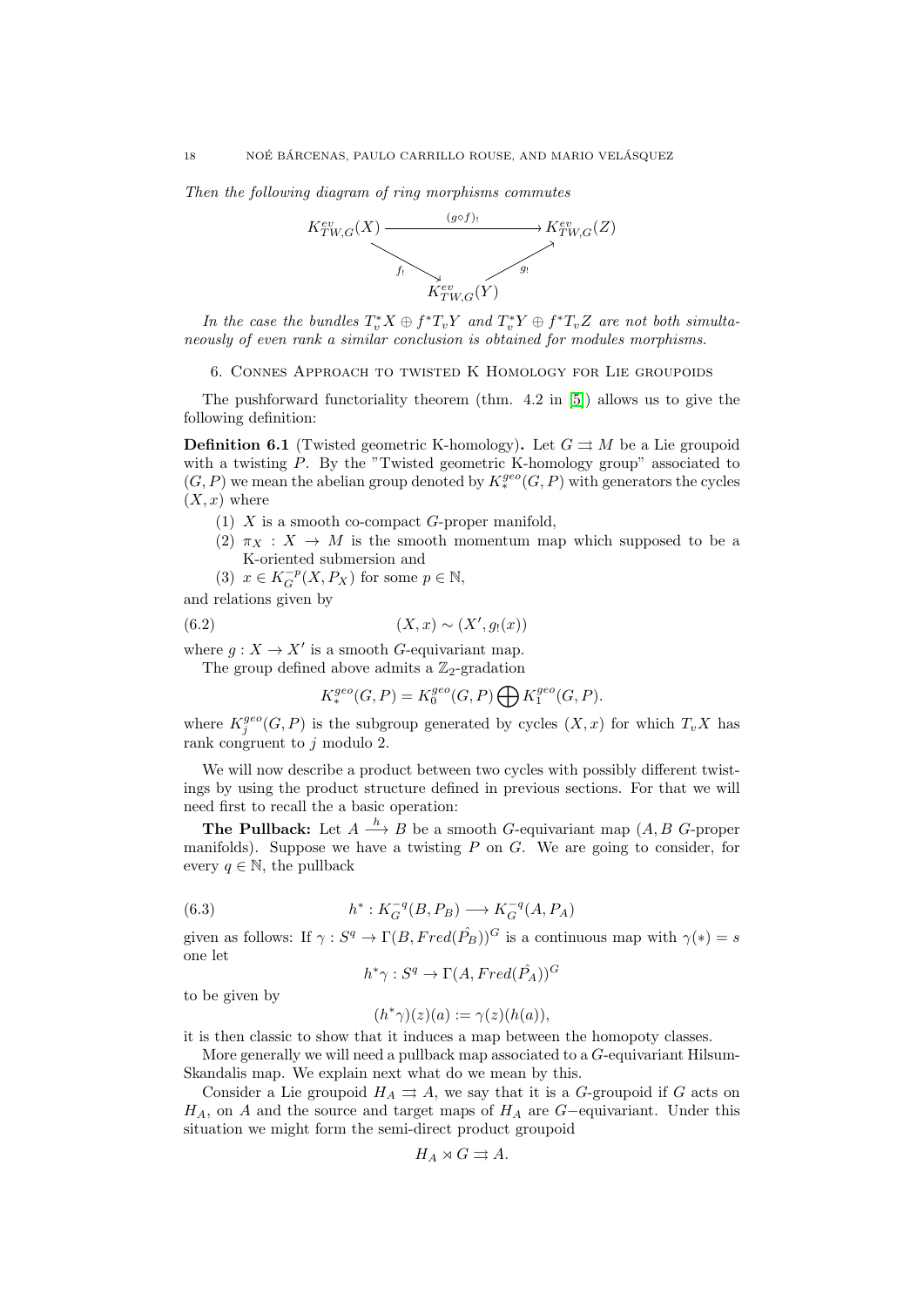Suppose now that we have two G-proper (all the actions are required to be proper) Lie groupoids  $H_A$  and  $H_B$  together with a generalized morphism  $h : H_A$ --->  $H_B$ between them, that is, suppose we are given a  $H_B$ -principal bundle  $P_h$  over  $H_A$ , putting this in a diagram:



We are going to consider, for every  $q \in \mathbb{N}$ , the pullback

(6.4) 
$$
h^*: K_{H_B \rtimes G}^{-q}(B, P_B) \longrightarrow K_{H_A \rtimes G}^{-q}(A, P_A)
$$

given as follows: If  $\gamma : S^q \to \Gamma(B, Fred(\hat{P}_B))^{H_B \rtimes G}$  is a continuous map with  $\gamma(*) = s$  one let

$$
h^* \gamma : S^q \to \Gamma(A, Fred(\hat{P_A}))^{H_A \rtimes G}
$$

to be given by

 $(h^*\gamma)(z)(a) := \gamma(z)(b)$ 

where  $b = s_h(v)$  for some  $v \in t_h^{-1}(a)$ . One proves using the invariance of  $\gamma$  together with the identification  $P_h \times_{H_B \rtimes G} Fred(\hat{P_B}) = Fred(\hat{P_A})$  that the definition of  $h^* \gamma$ does not depend on the choice of  $v$ .

Lemma 6.5. The pullback is natural. The following properties hold:

$$
(i) \, Id^* = Id
$$

(*ii*)  $(h_2 \circ h_1)^* = h_1^* \circ h_2^*$ 

Remark 6.6 (On Le Gall's descent functors). The definition of the pullback above recalls Le Gall's pullback construction on the untwisted case which generalizes Kasparov descent morphisms. The simplicity of our construction is due to the fact that we are only dealing with the proper action case. In the general case is certainly possible to adapt Le Gall's to  $S<sup>1</sup>$ -central extensions and then to apply it to the Twisted K-theory case. We do not need to do it in this generality in this paper.

The main property is the naturality of the pushforward maps with respect to pullbacks, this is the new and the main key technical result in this paper.

<span id="page-18-0"></span>**Proposition 6.7.** Let  $G \rightrightarrows G_0$  be a Lie groupoid together with a twisting P. Suppose we have a commutative diagram of G-smooth K-oriented maps between G-proper manifolds



Then we have the following equality between K-theory morphisms

<span id="page-18-1"></span>
$$
g! \circ p^* = q^* \circ f!
$$

Proof. We have to show that the following diagram is commutative

(6.8) 
$$
K_G^*(A, P_A) \xrightarrow{g!} K_G^*(A', P_{A'})
$$

$$
p^* \uparrow \qquad \qquad \downarrow
$$

$$
K_G^*(B, P_B) \xrightarrow{f!} K_G^*(B', P_{B'})
$$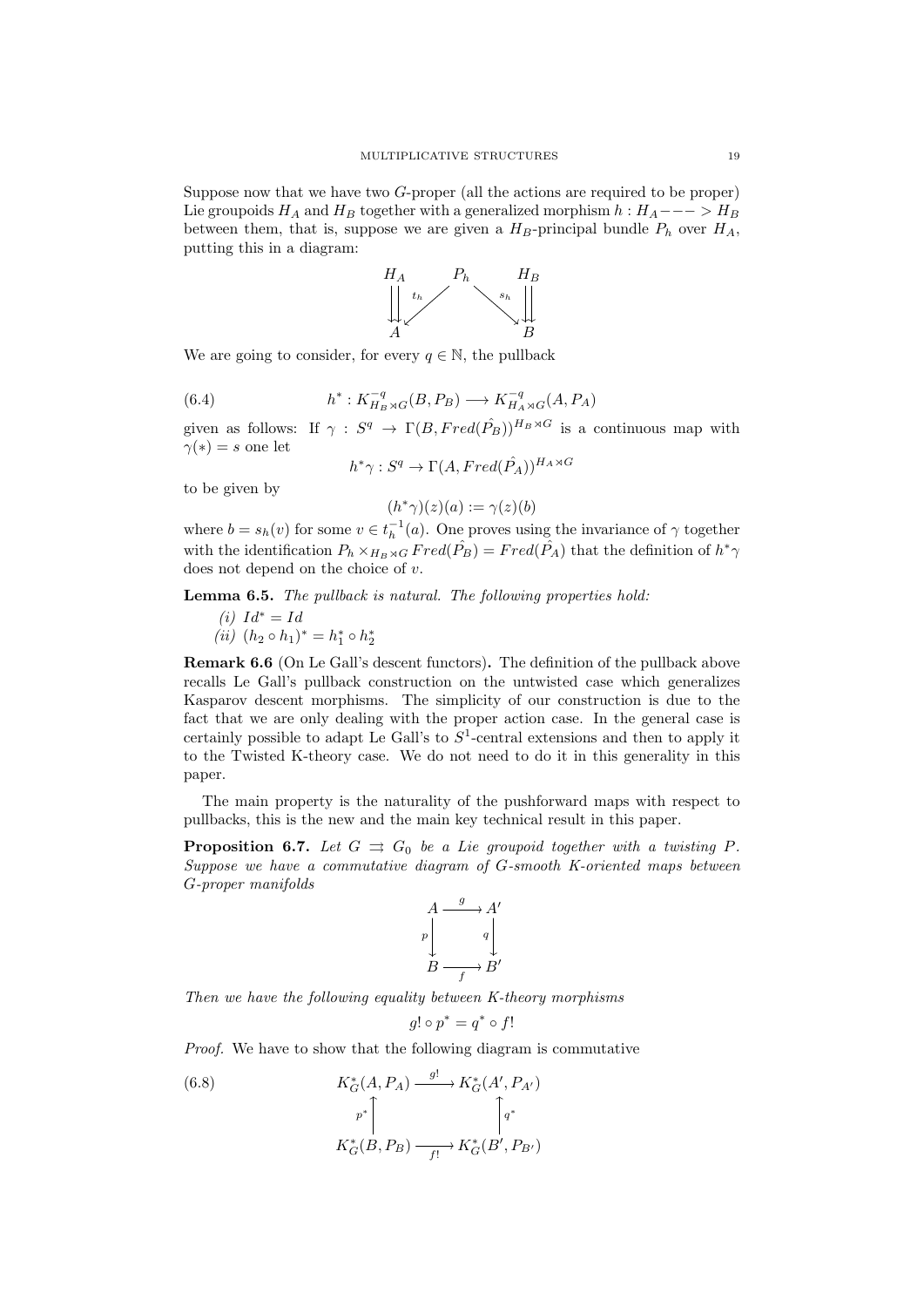We will split the above diagram in four commutative diagrams:

Diagram I. Consider the following commutative diagram of groupoid morphisms which are equivariant with respect to the G-action:

$$
A' \times_{G_0} (A \times_{G_0} A) \xrightarrow{Id_{A'} \times Pr_{G_0}} A' \times_{G_0} G_0
$$
  
\n
$$
q \times \triangle(p)
$$
\n
$$
B' \times_{G_0} (B \times_{G_0} B) \xrightarrow{Id_{B'} \times Pr_{G_0}} B' \times_{G_0} G_0
$$

Once identifying  $A' \times_{G_0} G_0$  with  $A'$  (and respectively for  $B'$ ) we have that  $Id_{A'} \times$  $Pr_{G_0}$  induces the Morita equivalence of groupoids between  $A' \times_{G_0} (A \times_{G_0} A)$  and A' with inverse a Hilsum-Skandalis isomorphism that induces the isomorphism  $\mu$ in K-theory. Hence the diagram above induces the following commutative diagram in  $K$ -theory:

(6.9) 
$$
K_{G \ltimes (A' \times G_0(A \times G_0 A))}^*(A' \times_{G_0} A, P_{A' \times G_0 A}) \xrightarrow{\mu} K_G^*(A', P_{A'})
$$

$$
(q \times G_0 \triangle (p))^* \begin{bmatrix} \mathbf{I} & \mathbf{I} \\ K_{G \ltimes (B' \times G_0(B \times G_0 B))}(B' \times_{G_0} B, P_{B' \times G_0 B}) \xrightarrow{\approx} K_G^*(B', P_{B'}) \end{bmatrix}
$$

Diagram II. Remember the G-groupoid immersions

$$
A \xrightarrow{g \times \triangle} A' \times_{G_0} (A \times_{G_0} A)
$$

and

$$
B \stackrel{f \times \triangle}{\longrightarrow} B' \times_{G_0} (B \times_{G_0} B)
$$

used above to construct the deformation indices ( see [\(5.12\)](#page-15-2) and [5.15\)](#page-16-1). They fit in the following commutative diagram of G-morphisms:

(6.10) 
$$
A' \times_{G_0} (A \times_{G_0} A) \xrightarrow{q \times \triangle (p)} B' \times_{G_0} (B \times_{G_0} B)
$$

$$
g \times \triangle \uparrow A \xrightarrow{p} B
$$

By the functoriality of the deformation to the normal cone we have a morphism of  $G$ -groupoids (see  $(5.13)$  for notations)



whose restriction at  $t = 1$  gives  $q \times \Delta(p)$  and whose restriction at  $t = 0$  gives  $d^vp \ltimes d^vq : T_vA \ltimes g^*T_vA' \to T_vB \ltimes f^*T_vB'$  as a morphism of G-groupoids where  $d^vp$  (resp.  $d^vq$ ) stands for the derivative in the tangent vertical direction. Since pullbacks obviuosly commutes with restrictions we have the following commutative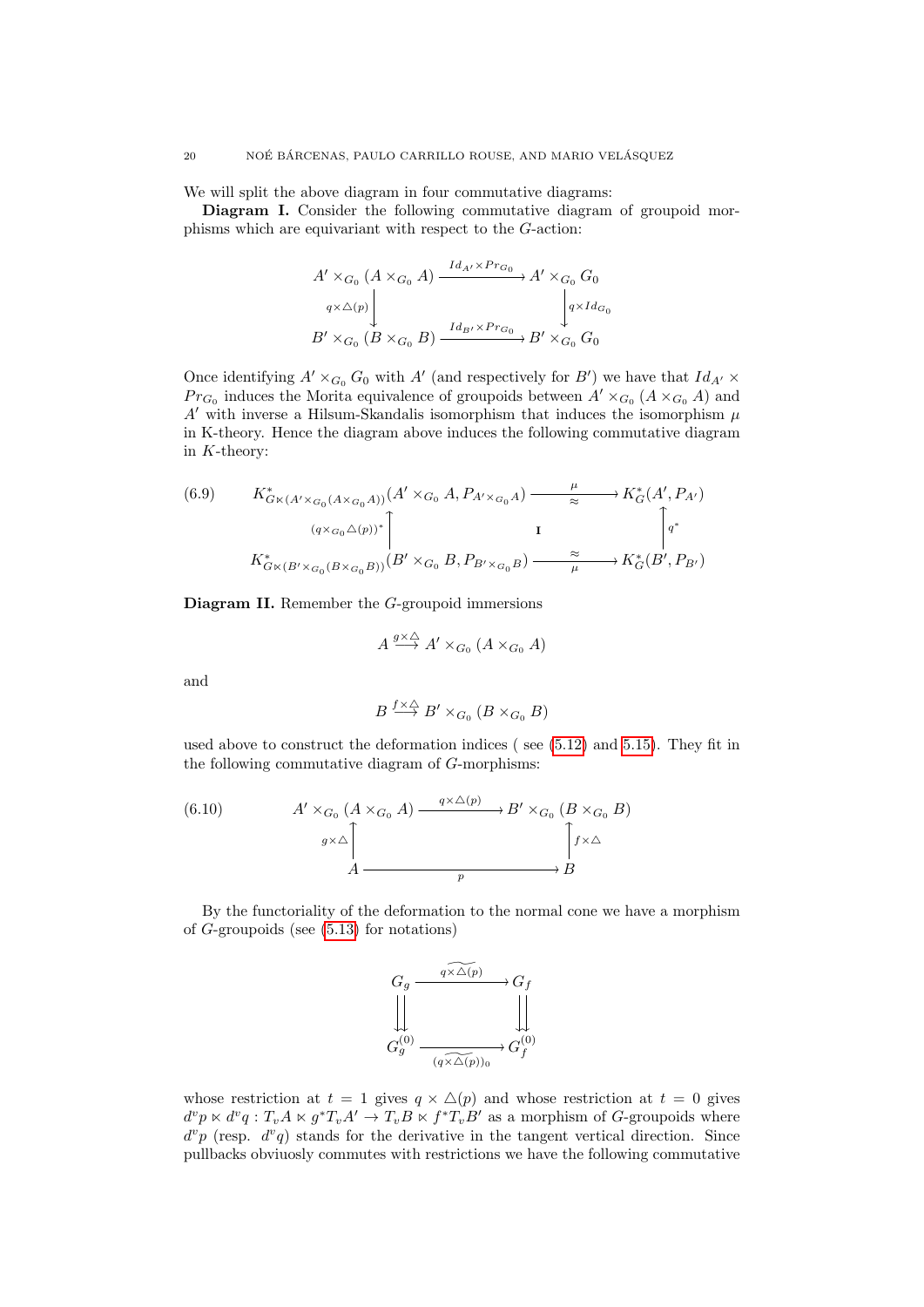diagram (6.11)

$$
K_{G \ltimes (T_v A \ltimes g^* T_v A')}^*(g^* T_v A', P_{g^* T_v A'}) \xrightarrow{Ind_{\tilde{g}}} K_{G \ltimes (A' \times_{G_0} (A \times_{G_0} A))}^*(A' \times_{G_0} A, P_{A' \times_{G_0} A})
$$

$$
(d^v p \ltimes d^v q)^* \Bigg[ \qquad \qquad \text{II}
$$

$$
K_{G \ltimes (T_v B \ltimes f^* T_v B')}^*(f^* T_v B', P_{f^* T_v B'}) \xrightarrow{Ind_{\tilde{f}}} K_{G \ltimes (B' \times_{G_0} (B \times_{G_0} B))}^*(B' \times_{G_0} B, P_{B' \times_{G_0} B})
$$

**Diagram III.** The groupoid morphism (equivariant w.r. to  $G$ )

$$
d^v p \ltimes d^v q : T_v A \ltimes g^* T_v A' \to T_v B \ltimes f^* T_v B'
$$

induces (again by functoriality of the deformation to the normal cone) a G-groupoid morphism between the respective tangent groupoids

$$
(d^vp\ltimes d^vq)^{tan}: (T_vA\ltimes g^*T_vA')^{tan}\to (T_vB\ltimes f^*T_vB')^{tan}
$$

whose restriction at  $t = 1$  gives  $d^v p \times d^v q$  and whose restriction at zero gives  $d^vp \oplus d^vq : T_vA \oplus g^*T_vA' \to T_vB \oplus f^*T_vB'.$  For the same reason as diagram II we have the following commutative diagram in K-theory:

$$
(6.12)
$$

$$
K_{G \ltimes (T_v A \oplus g^* T_v A')}^*(g^* T_v A', P_{g^* T_v A'}) \xrightarrow{\operatorname{Ind}_{G \ltimes (T_v A \ltimes g^* T_v A')}} (g^* T_v A', P_{g^* T_v A'})
$$
  
\n
$$
(d^v p \oplus d^v q)^* \Bigg[ \qquad \qquad \text{III}
$$
\n
$$
K_{G \ltimes (T_v B \oplus f^* T_v B')}^*(f^* T_v B', P_{f^* T_v B'}) \xrightarrow{\operatorname{Ind}_{G \ltimes (T_v B \ltimes f^* T_v B')}} (d^v p \lt d^v q)^*
$$

Diagram IV. The commutativity of the following diagram follows from the naturality of Thom isomorphism:

(6.13) 
$$
K_G^*(A, P_A) \xrightarrow{\text{Thom}} K_{G \ltimes (T_v A \oplus g^*T_v A')}^*(g^*T_v A', P_{g^*T_v A'})
$$
\n
$$
p^* \uparrow \qquad \qquad \downarrow \qquad \qquad \downarrow \qquad \qquad \downarrow \qquad \qquad \downarrow
$$
\n
$$
K_G^*(B, P_B) \xrightarrow{\approx} K_{G \ltimes (T_v B \oplus f^*T_v B')}^*(f^*T_v B', P_{f^*T_v B'})
$$

By definition, diagram [\(6.8\)](#page-18-1) decomposes, with the previous diagrams, in the following form:



and hence it is commutative.

The product of two cycles: Let  $P$  and  $Q$  two twistings on  $G$ . Let  $(X, x)$  with  $x \in K_G^{-p}(X, P_X)$  and  $(Y, y)$  with  $y \in K_G^{-q}(Y, Q_Y)$  we put (6.14)  $(X, x) \cdot (Y, y) := (X \times_{G_0} Y, \pi_X^* x \cdot \pi_Y^* y) \in K_G^{-p-q}(X \times_{G_0} Y, P_{X \times_{G_0} Y} \otimes Q_{X \times_{G_0} Y})$ 

$$
(\Lambda, x) \cdot (I, y) := (\Lambda \times_{G_0} I, \pi_X x \cdot \pi_Y y) \in \Lambda_G \qquad (\Lambda \times_{G_0} I, \pi_X \times_{G_0} Y \otimes QX \times_{G_0} Y)
$$
  
where  $\pi_X, \pi_Y$  stand for the respective projections from  $X \times_{G_0} Y$  to X and Y.

The following is the main result of this paper:

Theorem 6.15. For any Lie groupoid, the Total twisted geometric K-homology group

$$
K^{geo}_{TW,0}(G):=\bigoplus_{\alpha\in H^1(G,PU(H))}K^{geo}_0(G,P_\alpha)
$$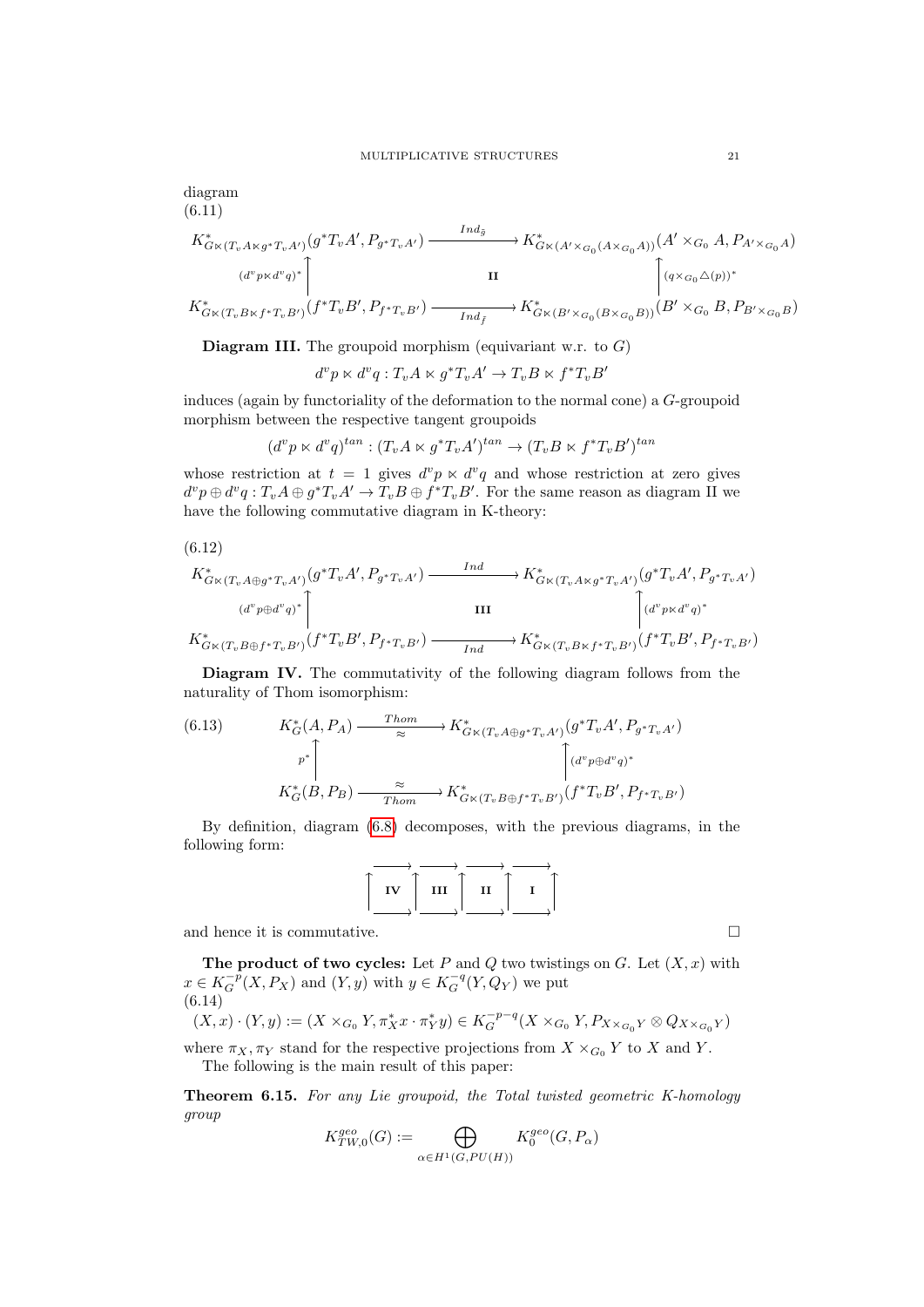has a ring structure with the product described above and

$$
K_{TW,1}^{geo}(G) := \bigoplus_{\alpha \in H^1(G, PU(H))} K_1^{geo}(G, P_{\alpha})
$$

has a  $K_{TW,0}^{geo}(G)$ -module structure.

Proof. We only have to prove that the product described above is well defined in the K-homology group. Let P and Q two twistings on G. Let  $(X, x)$  with  $x \in K_G^{-p}(X, P_X)$  and  $(Y, y)$  with  $y \in K_G^{-q}(Y, Q_Y)$ . Suppose we have smooth maps  $X \stackrel{g}{\longrightarrow} X'$  and  $Y \stackrel{f}{\longrightarrow} Y'$ . We would finish if we can show that

$$
(X \times_{G_0} Y, \pi_X^* x \cdot \pi_Y^* y) \sim (X' \times_{G_0} Y', \pi_{X'}^* g! x \cdot \pi_{Y'}^* f! y).
$$

In fact we can consider the smooth map

$$
X\times_{G_0} Y \stackrel{g\times f}{\longrightarrow} X'\times_{G_0} Y'
$$

which fits the following commutative diagrams



and

$$
X \times_{G_0} Y \xrightarrow{g \times f} X' \times_{G_0} Y'
$$
  
\n
$$
\pi_Y \downarrow \qquad \qquad \downarrow \pi_{Y'}
$$
  
\n
$$
Y \xrightarrow{f} Y'
$$

The result now follows from proposition [6.7](#page-18-0) and proposition [5.18](#page-16-0) since they imply

$$
(g \times f)!(\pi_X^* x \cdot \pi_Y^* y) = (g \times f)!(\pi_X^* x) \cdot (g \times f)!(\pi_Y^* y) = \pi_{X'}^* g! x \cdot \pi_{Y'}^* f! y
$$

and hence

$$
(X\times_{G_0}Y,\pi_X^*x\cdot\pi_Y^*y)\sim(X'\times_{G_0}Y',\pi_{X'}^*g!x\cdot\pi_{Y'}^*f!y).
$$

 $\Box$ 

### 7. The Baum-Connes map

Recall that in [\[5\]](#page-22-0) the Baum-Connes assembly map

(7.1) 
$$
K_*^{geo}(G, P_\alpha) \xrightarrow{\mu_\alpha} K^{-*}(G, P_\alpha)
$$

was constructed for every twisting  $\alpha$  on G where  $K^*(G, P_\alpha) := K_{-*}(C_r^*(G, P_\alpha))$ stands for the K-theory of the reduced  $C^*$ -algebra associated to the twisted groupoid  $(G, P_{\alpha})$ , (there is also the assembly map taking values on the maximal  $C^*$ -algebra). The definition of the Baum-Connes map is given by

$$
\mu_{\alpha}(X,x) := \pi_X!(x) \in K^*(G,P_{\alpha})
$$

where  $\pi_X!$  is the pushforward map defined in [\[5\]](#page-22-0). Consider the Total Twisted K-theory group

$$
K^*_{TW}(G) := \bigoplus_{\alpha \in H^1(G, PU(H))} K^*(G, P_\alpha).
$$